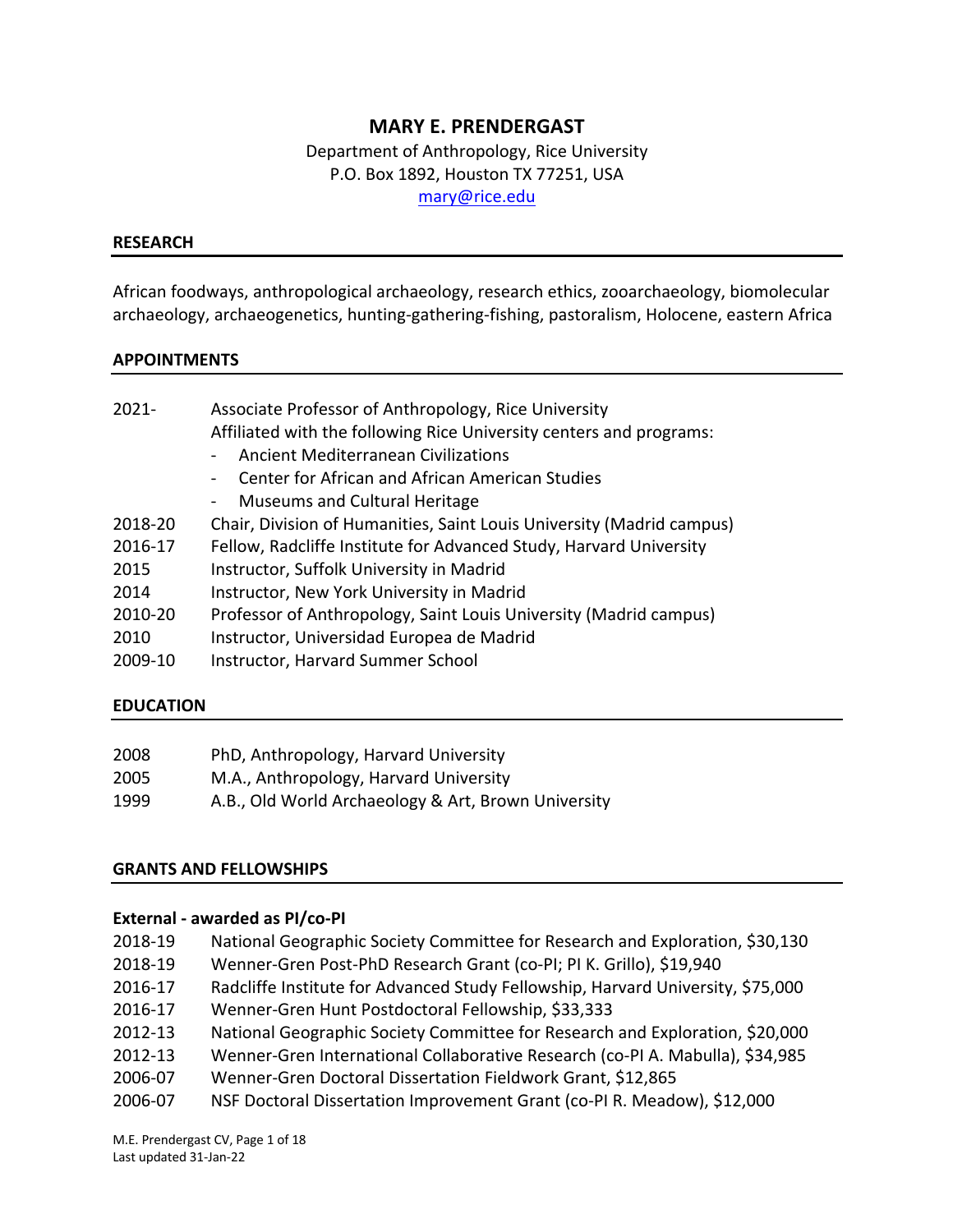# **External - named collaborator**

| 2021-22 | Connection Grant, Social Sciences & Humanities Research Council (SSHRC), Canada |
|---------|---------------------------------------------------------------------------------|
|         | (co-PIs E. Sawchuk, K. Sirak)                                                   |

 2021-22 Conference Grant, Wenner-Gren Foundation (co-PIs E. Sawchuk, K. Sirak, F.K. Manthi, E. Ndiema)

### **Internal**

| 2021-22 | G.R. Brown Teaching Grant, Rice University, \$4,733                            |
|---------|--------------------------------------------------------------------------------|
| 2020    | Big Ideas, Saint Louis University (co-PIs M. Eppinger, K. MacKinnon), \$10,000 |
| 2019-21 | Research Growth Fund, Saint Louis University, \$30,200                         |
| 2018    | Saint Louis University Faculty Research Fellowship, €2,500                     |
| 2014    | Saint Louis University Faculty Research Fellowships, €2,500                    |
| 2013    | Saint Louis University Summer Research Award in the Humanities, \$3,000        |
| 2007-08 | Harvard Graduate Society Dissertation Completion Fellowship, \$24,568          |
| 2006-07 | Frederick Sheldon Traveling Fellowship, Harvard University, \$3,000            |
| 2005    | American School of Prehistoric Research Fieldwork Grants, \$3,500              |
| 2005    | Harvard Graduate Society Summer Fieldwork Award, \$3,000                       |

### **PUBLICATIONS**

## **Manuscripts in review/revision**

 In revision Quintana Morales, E., O. Craig, **M.E. Prendergast**, S. Walshaw, C. Cartaciano, O. Mwebi, E. Nguta, V. Onduso, J. Fleisher, S. Wynne-Jones. Diet, economy and culinary practices at the height of precolonial Swahili urbanism. Submitted to  *Journal of Anthropological Archaeology*.

### **Peer-reviewed journal articles**

- In press Ranhorn, K.M. de Luna, K.A. Sirak, I. Olalde, S.H. Ambrose, J.W. Arthur, K.J.W. Arthur, G. Ayodo, A. Bertacchi, J.I. Cerezo-Román, B.J. Culleton, M.C. Curtis, J. Davis, A.O. Gidna, A. Hanson, P. Kaliba, M. Katongo, A. Kwekason, M.F. Laird, J. Lewis, A.Z.P. Mabulla, F. Mapemba, A. Morris, G. Mudenda, R. Mwafulirwa, D. Mwangomba, E. Ndiema, C. Ogola, F. Schilt, P. Willoughby, D.K. Wright, A. Zipkin, R. Pinhasi, D.J. Kennett, F.K. Manthi, N. Rohland, N. Patterson, D. Reich\*, **M.E. Prendergast**\*. Ancient DNA and deep population structure in sub-Saharan African foragers. *Nature*. DOI: 10.1038/s41586-022-04430-9 Lipson, M.\*, E.A. Sawchuk\*, J.C. Thompson\*, J. Oppenheimer, C.A. Tryon, K.L. \*Co-corresponding authors.
- In press In press Fitton, T., D.A. Contreras, A.O. Gidna, A.Z.P. Mabulla, **M.E. Prendergast**\*, K.M. Grillo\*. Detecting and mapping the 'ephemeral': magnetometric survey of a Pastoral Neolithic settlement at Luxmanda, Tanzania. *Antiquity*. \*Co-supervising authors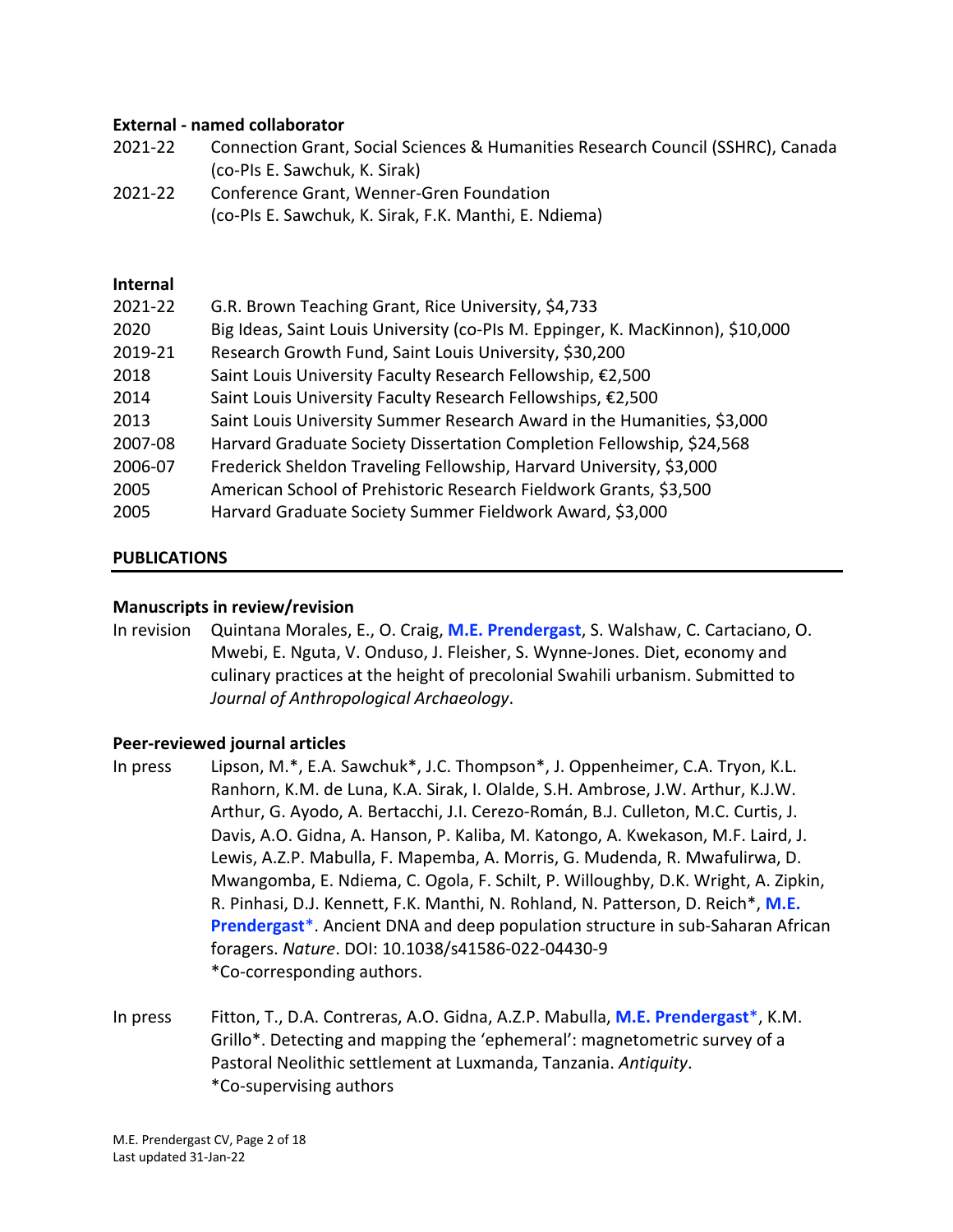- 2021 Deshpande-Mukherjee, S. Eisenmann, L. Fehren-Schmitz\*, M. Frachetti, R. Fujita, \*Co-corresponding authors Alpaslan-Roodenberg, S., D. Anthony, H. Babiker, E. Bánffy, T. Booth, P. Capone, A. C.J. Frieman, Q. Fu, V. Gibbon, W. Haak, M. Hajdinjak, K.P. Hofmann, B. Holguin, T. Inomata, H. Kanzawa-Kiriyama, W. Keegan, J. Kelso, J. Krause, G. Kumaresan, C. Kusimba, S. Kusimba, C. Lalueza-Fox, B. Llamas, S. MacEachern, S. Mallick, H. Matsumura, A.Y. Morales-Arce, G. Motuzaite Matuzeviciute, V. Mushrif-Tripathy, N. Nakatsuka, R. Nores, C. Ogola, M. Okumura, N. Patterson, R. Pinhasi, S.P.R. Prasad, **M.E. Prendergast\***, J.L. Punzo, D. Reich\*, R. Sawafuji, E. Sawchuk, S. Schiffels, J. Sedig\*, S. Shnaider, K. Sirak\*, P. Skoglund, V. Slon, M. Snow, M. Soressi, M. Spriggs, P.W. Stockhammer\*, A. Szécsényi-Nagy, K. Thangaraj, V. Tiesler, R. Tobler, C.-C. Wang, C. Warinner, S. Yasawardene, M. Zahir. Ethics of DNA Research on Human Remains: Five Globally Applicable Guidelines. *Nature*.
- 2021 A.K. Ali, O. Haji, M.C. Horton, C. Shipton, J. Swift, T.A. Tabibou, H.T. Wright, N. Boivin, A. Crowther. Collagen fingerprinting traces the introduction of caprines to island eastern Africa. *Royal Society Open Science* 8:202341. 2021 Culley, C., A. Janzen, S. Brown, **M.E. Prendergast**, J. Wolfhagen, B. Abderemane,
- 2021 Prendergast<sup>\*+</sup>. Legacies of ancient herder settlement: soil development and landscape evolution on the Mbulu Plateau, Tanzania. *Catena* 204: 105376. \*Co-corresponding authors, **<sup>+</sup>** co-supervising authors. 2021 Storozum, M.C.\*, S. Goldstein, D. Contreras, A. Gidna, A. Mabulla, K. Grillo\***<sup>+</sup>** , **M.E.**
- 2021 Massilani, J. Mercader, J.M. Miller, E. Ndiema, B. Notario, A. Pitarch Martí, **M.E. Prendergast**, A. Queffelec, S. Rigaud, P. Roberts, M.J. Shoaee, C. Shipton, I. Simpson, N. Boivin, M.D. Petraglia. Earliest known human burial in Africa. *Nature*  2021 Martinón-Torres, M., F. d'Errico, E. Santos, A. Álvaro Gallo, N. Amano, W. Archer, S.J. Armitage, J.L. Arsuaga, J.M. Bermúdez de Castro, J. Blinkhorn, A. Crowther, K. Douka, S. Dubernet, P. Faulkner, P. Fernández-Colón, N. Kourampas, J. González García, D. Larreina, F.-X. Le Bourdonnec, G. MacLeod, L. Martín-Francés, D. 593:95-100.
- 2021 2021 Culley, C., A. Janzen, S. Brown, **M.E. Prendergast**, C. Shipton, E. Ndiema, M. Petraglia, N. Boivin, A. Crowther. Iron Age hunting and herding in coastal eastern Africa: ZooMS identification of domesticates and wild bovids at Panga ya Saidi, Kenya. *Journal of Archaeological Science* 130:105368.
- 2021 from the Pastoral Neolithic at Luxmanda, Tanzania. *Antiquity*. DOI: 2021 **Prendergast, M.E.**, K.M. Grillo, A.O. Gidna, A.Z.P. Mabulla. Grinding stone features [10.15184/aqy.2021.13](https://10.15184/aqy.2021.13)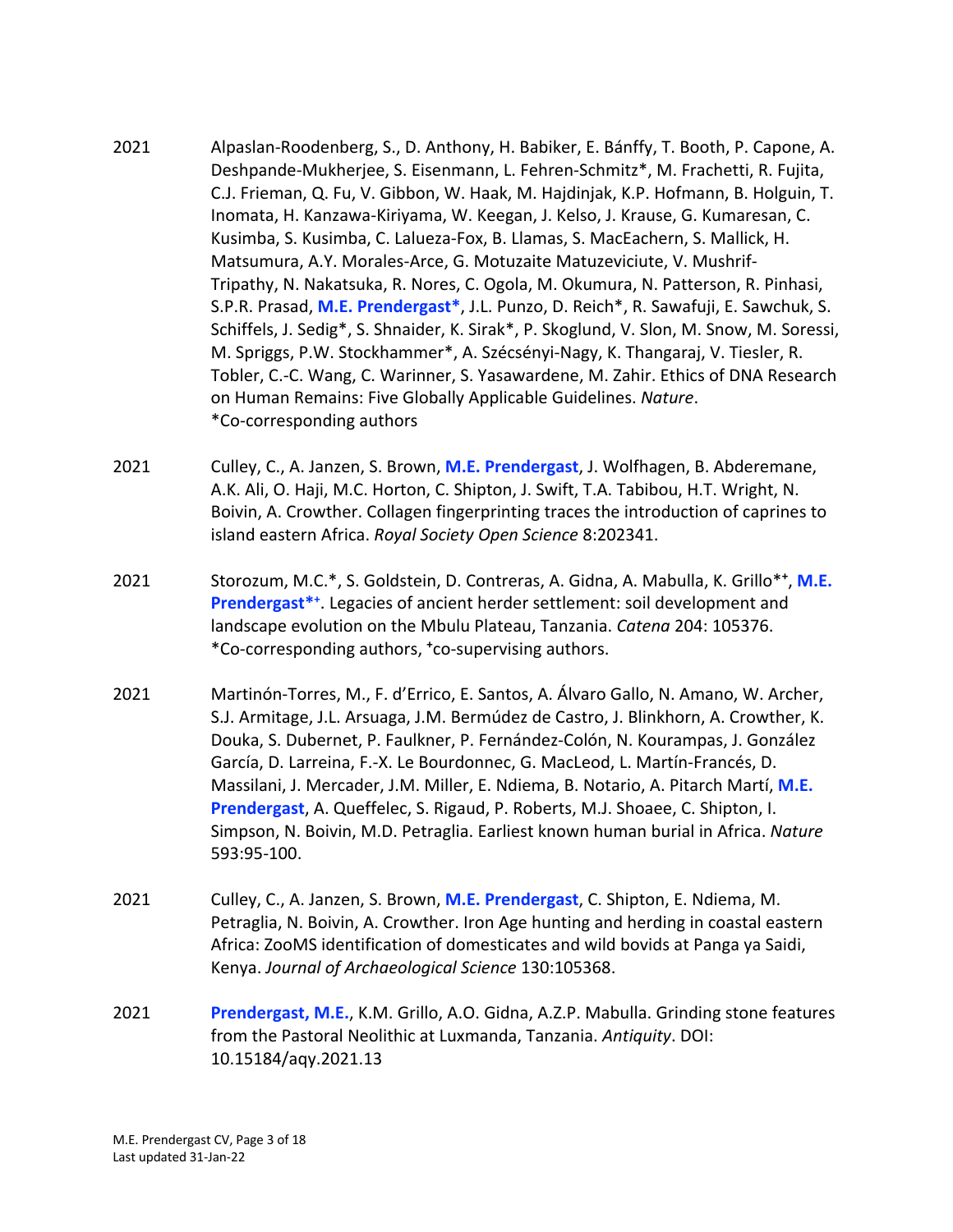| 2021 | Pizarro-Monzo, M. M.E. Prendergast, A.O. Gidna, E. Baquedano, M. Domínguez-<br>Rodrigo. Do human butchery patterns exist? A study of the interaction of<br>randomness and channeling in the distribution of cut marks on long bones. Journal<br>of the Royal Society Interface 18:20200958.                                                                                                                                                                                                                                                                                                                                                                                                  |
|------|----------------------------------------------------------------------------------------------------------------------------------------------------------------------------------------------------------------------------------------------------------------------------------------------------------------------------------------------------------------------------------------------------------------------------------------------------------------------------------------------------------------------------------------------------------------------------------------------------------------------------------------------------------------------------------------------|
| 2021 | Shipton, C., J. Blinkhorn, W. Archer, N. Kourampas, P. Roberts, M.E. Prendergast,<br>R. Curtis, A.I.R. Herries, E. Ndiema, N. Boivin, M.D. Petraglia. The Middle to Later<br>Stone Age transition at Panga ya Saidi, in the tropical coastal forest of East Africa.<br>Journal of Human Evolution. 153:102954.                                                                                                                                                                                                                                                                                                                                                                               |
| 2020 | Grillo, K.M., J. Dunne, F. Marshall, M.E. Prendergast, E. Casanova, A.O. Gidna, A.<br>Janzen, Karega-Munene, J. Keute, A.Z.P. Mabulla, P. Robertshaw, T. Gillard, C.<br>Walton-Doyle, H.L. Whelton, K. Ryan, R. Evershed. Molecular and isotopic evidence<br>for milk, meat and plants in prehistoric eastern African herder food systems.<br>Proceedings of the National Academy of Sciences of the U.S.A. 117(18):9793-9799.                                                                                                                                                                                                                                                               |
| 2020 | Lipson, M., I. Ribot, S. Mallick, N. Rohland, I. Olalde, N. Adamski, N.<br>Broomandkhoshbacht, A.-M. Lawson, S. López, J. Oppenheimer, K. Stewardson,<br>R. Neba'ane Asombang, H. Bocherens, N. Bradman, E. Cornelissen, I. Crevecoeur,<br>P. de Maret, F.L.M. Fomine, P. Lavachery, C. Mbida Mindzie, R. Orban, E. Sawchuk,<br>P. Semal, M.G. Thomas, W. Van Neer, K. Veeramah, N. Patterson, G. Hellenthal, C.<br>Lalueza-Fox, S. MacEachern, M.E. Prendergast*, D. Reich*. Ancient West African<br>foragers in the context of deep human genetic history. Nature 577(7792):665-670.<br>*Co-supervising authors                                                                            |
| 2020 | Roberts, P.*, M.E. Prendergast*, A. Janzen, C. Shipton, J. Blinkhorn, J. Zech, A.<br>Crowther, E.A. Sawchuk, E. Ndiema, M. Petraglia, N. Boivin. Late Pleistocene to<br>Holocene human palaeoecology in the tropical environments of coastal eastern<br>Africa. Palaeogeography, Palaeoclimatology, Palaeoecology 537:109438.<br>*Co-corresponding authors                                                                                                                                                                                                                                                                                                                                   |
| 2019 | <b>Prendergast, M.E.<sup>†,*</sup>, M. Lipson<sup>*</sup>, E.A. Sawchuk<sup>*</sup>, I. Olalde, C. Ogola, N. Rohland,</b><br>K.A. Sirak, N. Adamski, R. Betnardos, N. Broomandkhoshbacht, K. Callan, B.J.<br>Culleton, L. Eccles, T.K. Harper, A.M. Lawson, M. Mah, J. Oppenheimer, K.<br>Stewardson, F. Zalzala, S.H. Ambrose, G. Ayodo, H.L. Gates Jr., A.O. Gidna, M.<br>Katongo, A. Kwekason, A.Z.P. Mabulla, G.S. Mudenda, E.K. Ndiema, C. Nelson, P.<br>Robertshaw, D.J. Kennett, F.K. Manthi, D. Reich. Ancient DNA Reveals a Multi-Step<br>Spread of the First Herders into Sub-Saharan Africa. Science 365(6448):eaaw6275.<br><sup>†</sup> Corresponding author; *co-first authors. |
| 2019 | Prendergast, M.E., A. Janzen, M. Buckley, K.M. Grillo. Sorting the sheep from the<br>coats in the Dasteral Neelithis: mernhological and biomologylar annreashes at                                                                                                                                                                                                                                                                                                                                                                                                                                                                                                                           |

 goats in the Pastoral Neolithic: morphological and biomolecular approaches at Luxmanda, Tanzania. *Archaeological and Anthropological Sciences* 11(6):3047-62.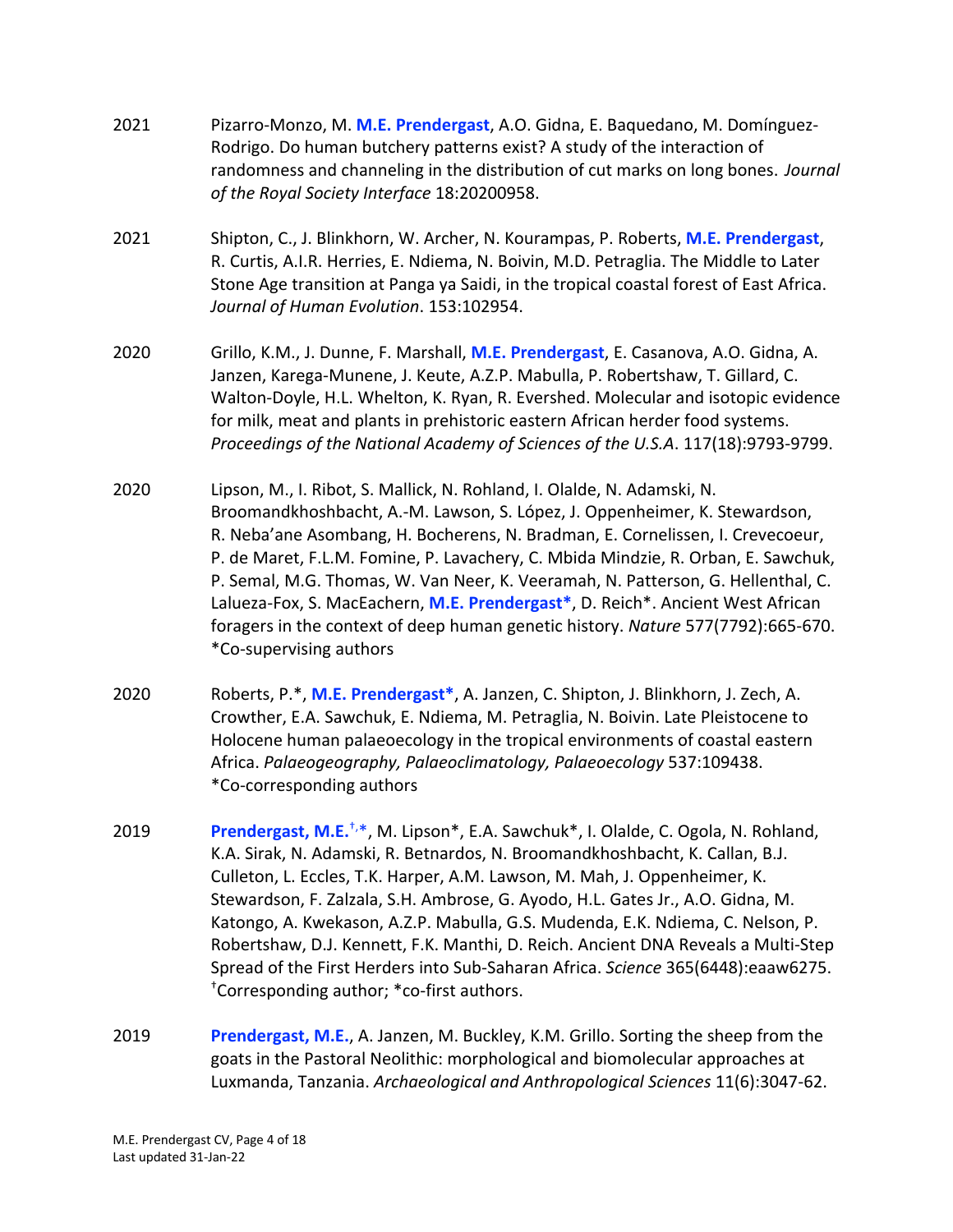| 2019 | Langley, M.C., M.E. Prendergast, K.M. Grillo. Organic Technology in the Pastoral<br>Neolithic: Osseous and Eggshell Artefacts from Luxmanda, Tanzania.<br>Archaeological and Anthropological Sciences 11(1):1-14.                                                                                                                                                                                                                                                                                                                                                                                                                                                                                                                                                                              |
|------|------------------------------------------------------------------------------------------------------------------------------------------------------------------------------------------------------------------------------------------------------------------------------------------------------------------------------------------------------------------------------------------------------------------------------------------------------------------------------------------------------------------------------------------------------------------------------------------------------------------------------------------------------------------------------------------------------------------------------------------------------------------------------------------------|
| 2019 | Chritz, K., T. Cerling, K. Freeman, E. Hildebrand, A. Janzen, M.E. Prendergast.<br>Climate, ecology, and the spread of herding in eastern Africa. Quaternary Science<br>Reviews 204:119-132.                                                                                                                                                                                                                                                                                                                                                                                                                                                                                                                                                                                                   |
| 2018 | Prendergast, M.E.* and E. Sawchuk*. Boots on the ground in Africa's ancient DNA<br>"revolution": archaeological perspectives on ethics and best practices. Antiquity<br>92(363):803-815. *Co-first authors.                                                                                                                                                                                                                                                                                                                                                                                                                                                                                                                                                                                    |
| 2018 | Prendergast, M.E. and A. Beyin. Fishing in a fluctuating landscape: terminal<br>Pleistocene and early Holocene subsistence strategies in the Lake Turkana Basin,<br>Kenya. Quaternary International 471:203-218.                                                                                                                                                                                                                                                                                                                                                                                                                                                                                                                                                                               |
| 2018 | Grillo, K.M.*, M.E. Prendergast*, D. Contreras, T. Fitton, A. Gidna, S. Goldstein, M.<br>Knisley, M. Langley, A.Z.P. Mabulla. Pastoral Neolithic Settlement at Luxmanda,<br>Tanzania. Journal of Field Archaeology 43(2):102-120. *Co-first authors.                                                                                                                                                                                                                                                                                                                                                                                                                                                                                                                                           |
| 2018 | Crowther, A., M.E. Prendergast, D. Fuller, N. Boivin. Subsistence mosaics, forager-<br>farmer interactions, and the transition to food production in eastern Africa.<br>Quaternary International 489:101-120.                                                                                                                                                                                                                                                                                                                                                                                                                                                                                                                                                                                  |
| 2018 | Shipton, C., P. Roberts, W. Archer, S.J. Armitage, C. Bita, J. Blinkhorn, C. Courtney-<br>Mustaphi, A. Crowther, R. Curtis, F. d'Errico, K. Douka, P. Faulkner, H.S. Groucutt,<br>R. Helm, A.I.R. Herries, S. Jembe, N. Kourampas, J. Lee-Thorp, R. Marchant, A.P.<br>Marti, J. Mercader, M.E. Prendergast, B. Rowson, A. Tengeza, R. Tibesasa, T.S.<br>White, M.D. Petraglia, N. Boivin. A 78,000-year-old record of Middle and Later<br>Stone Age innovation in an East African tropical forest. Nature Communications<br>9:1832.                                                                                                                                                                                                                                                            |
| 2018 | Marchant, R., S. Richer, C. Capitani, C. Courtney-Mustaphi, M.E. Prendergast, D.<br>Stump, O. Boles, P. Lane, S. Wynne-Jones, C. Ferro Vázquez, D. Wright, N. Boivin, C.<br>Lang, A. Kay, L. Phelps, D. Fuller, M. Widgren, P. Punwong, J. Lejju, M.-J. Gaillard-<br>Lemdahl, K.D. Morrison, J. Kaplan, J. Benard, A. Crowther, A. Cuní-Sanchez, G. de<br>Cort, N. Deere, A. Ekblom, J. Farmer, J. Finch, L. Gillson, E. Githumbi, T. Kabora, R.<br>Kariuki, R. Kinyanjui, E. Kyazike, V. Muiruri, C. Mumbi, R. Muthoni, A. Muzuka, E.<br>Ndiema, C. Nzaba, D. Olago, I. Onjala, A.P. Schrijver, N. Petek, P.J. Platts, S. Rucina,<br>A. Shoemaker, S. Thornton-Barnett, G. van der Plas, L. Watson, D. Williamson.<br>Drivers and trajectories of land cover change in East Africa: human and |
|      |                                                                                                                                                                                                                                                                                                                                                                                                                                                                                                                                                                                                                                                                                                                                                                                                |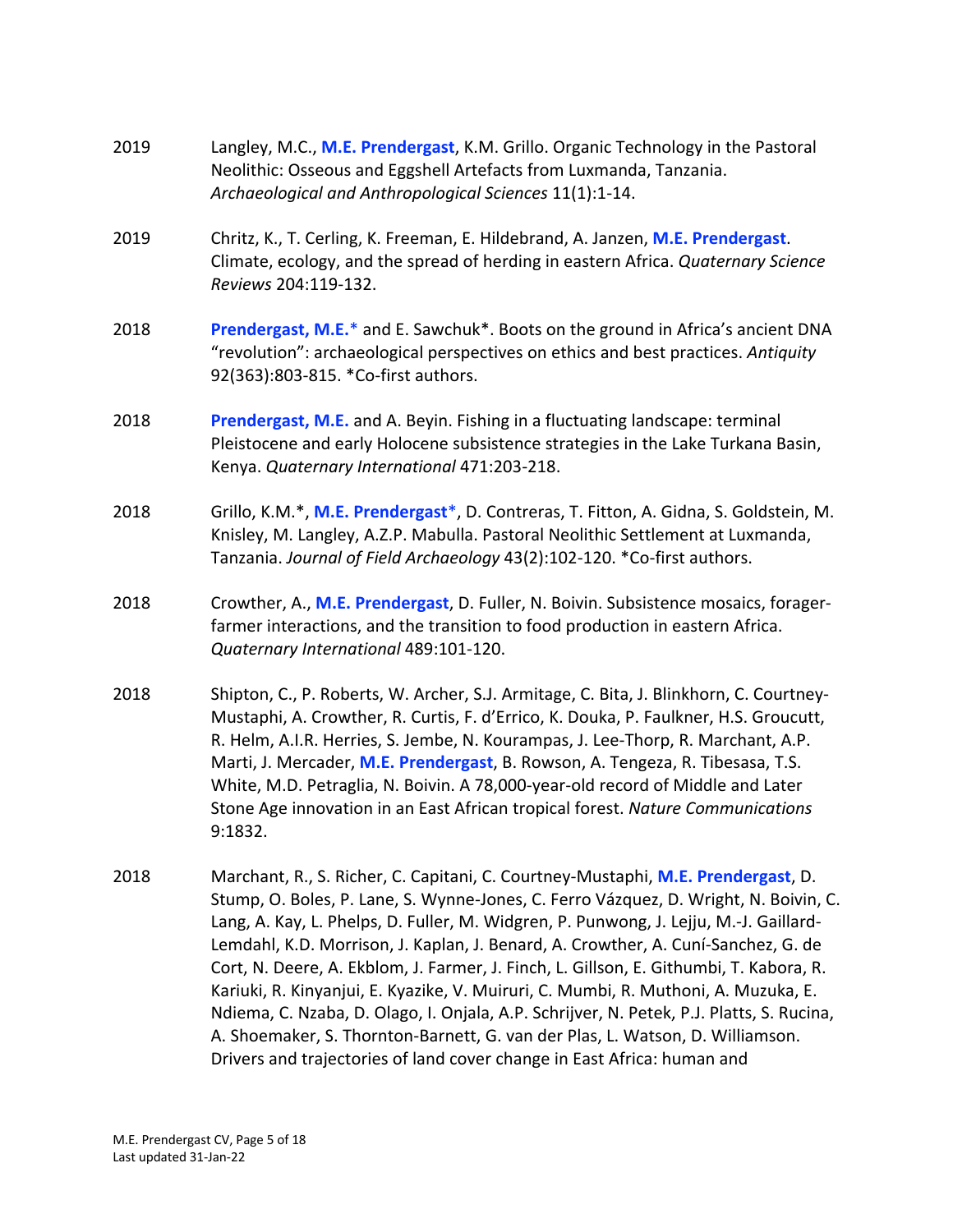environmental interactions from 6000 years ago to present. *Earth Science Reviews*  178:322–378.

- 2017 **Prendergast, M.E.**, E. Quintana Morales, A. Crowther, M.C. Horton, N. Boivin. Dietary diversity on the Swahili coast: the fauna from two Zanzibar trading locales.  *International Journal of Osteoarchaeology* 27:621-637.
- 2017 **Prendergast, M.E.**, M. Buckley, A. Crowther, L. Frantz, H. Eager, O. Lebrasseur, R. Hutterer, A. Hulme-Beaman, W. Van Neer, K. Douka, M.-A. Veall, E.M. Quintana Morales, V.J. Schuenemann, E. Reiter, R. Allen, R.M. Helm, C. Shipton, O. Mwebi, C. Denys, M. Horton, S. Wynne-Jones, J. Fleisher, C. Radimilahy, H. Wright, J.B. Searle, J. Krause, G. Larson, and N.L. Boivin. Reconstructing Asian faunal introductions to eastern Africa from multi-proxy biomolecular and archaeological datasets. *PLoS ONE* 12(8): e0182565.
- 2017 Beyin, A., **M.E. Prendergast**, K. Grillo, H. Wang. New radiocarbon dates for terminal Pleistocene and early Holocene settlements in West Turkana, northern  Kenya. *Quaternary Science Reviews* 168:208-215.
- 2017 Skoglund, P., J.C. Thompson, **M.E. Prendergast**, A. Mittnik, K. Sirak, M. Hajdinjak, T. Salie, N. Rohland, S. Mallick, A. Peltzer, A. Heinze, I. Olalde, M. Ferry, E. Harney, M. Michel, K. Stewardson, J. Cerezo-Roman, C. Chiumia, A. Crowther, E. Gomani- Chindebvu, A.O. Gidna, K.M. Grillo, I.T. Helenius, G. Hellenthal, R. Helm, M. Horton, S. López, A.Z.P. Mabulla, J. Parkington, C. Shipton, M.G. Thomas, R. Tibesasa, M. Welling, V.M. Hayes, D.J. Kennett, R. Ramesar, M. Meyer, S. Pääbo, N. Patterson, A.G. Morris, N. Boivin, R. Pinhasi, J. Krause, and D. Reich. Reconstructing Prehistoric African Population Structure. *Cell* 171(1):59-71.e21.
- 2017 Ottoni, C., W. Van Neer, B. De Cupere, J. Daligault, S. Guimaraes, J. Peters, Nikolai Spassov, **M.E. Prendergast**, N. Boivin, A. Morales-Muñiz, A. Bălăşescu, C. Becker, N. Benecke, A. Boronean, H. Buitenhuis, J. Chahoud, A. Crowther, L. Llorente, N. Manaseryan, H. Monchot, V. Onar, M. Osypińska, O. Putelat, J. Studer, U. Wierer, R. Decorte, T. Grange, E.-M. Geigl. The palaeogenetics of cat dispersal in the  ancient world. *Nature Ecology & Evolution* 1(0139).
- 2016 **Prendergast M.E.**, H. Rouby, P. Punnwong, R. Marchant, A. Crowther, N. Kourampas, C. Shipton, M. Walsh, K. Lambeck, N. Boivin. Continental Island Formation and the Archaeology of Defaunation on Zanzibar, Eastern Africa. *PLoS ONE* 11(2): e0149565.
- 2016 Langley, M., **M.E. Prendergast**, C. Shipton, E. Quintana Morales, A. Crowther, N. Boivin. Poison Arrows and Bone Utensils in Late Pleistocene eastern Africa: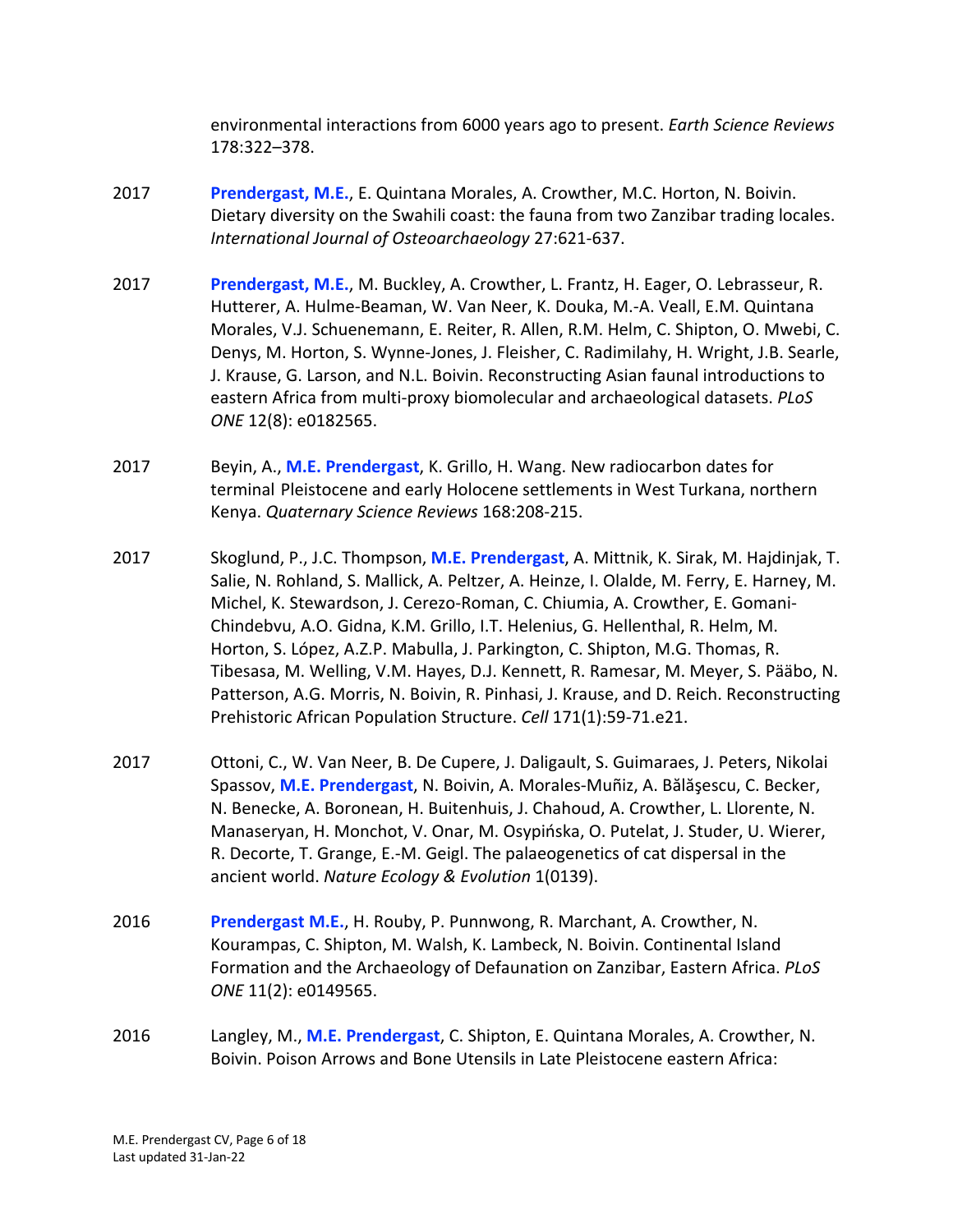Evidence from Kuumbi Cave, Zanzibar. *Azania: Archaeological Research in Africa*  51(2):155-177.

- 2016 Wilmsen, A. Kotarba-Morley, A. Christie, N. Petek, R. Tibesasa, K. Douka, L. Picornell-Gelabert, X. Carah, N. Boivin. Coastal subsistence, maritime trade, and colonization of small offshore islands in eastern African prehistory. *Journal of Island and Coastal Archaeology* 11(2):211-237. 2016 Crowther, A., P. Faulkner, **M.E. Prendergast**, E. Quintana Morales, M. Horton, E.
- 2016 Shipton, C., A. Crowther, N. Kourampas, **M.E. Prendergast**, M. Horton, K. Douka, J.- L. Schwenninger, P. Faulkner, E. Quintana Morales, M. Langley, R. Tibesasa, L. Picornell-Gelabert, E. Wilmsen, C. Doherty, M.-A. Veall, M. Petraglia, N. Boivin. Reinvestigation of Kuumbi Cave, Zanzibar, reveals Late Stone Age coastal adaptation, early Holocene abandonment, and Iron Age reoccupation. *Azania: Archaeological Research in Africa* 51(2):197-233.
- 2015 **Prendergast**, A. Crowther, K. Douka, P. Faulkner, L. Picornell-Gelabert, N. Boivin. Late Quaternary speleogenesis and landscape evolution in a tropical carbonate island: Pango la Kuumbi (Kuumbi Cave), Zanzibar. *International Journal of*  2015 Kourampas, N., C. Shipton, W. Mills, R. Tibesasa, H. Horton, M. Horton, **M.E.**  *Speleology* 44(3): 293-314.
- 2014 Pastoral Neolithic ceramics in the Eyasi Basin, Tanzania. *Journal of African*  **Prendergast, M.E., K. Grillo, A. Mabulla, H. Wang. New dates for Kansyore and** *Archaeology* 12(1): 89-98.
- 2014 globalisation and Africa. *African Archaeological Review* 31:547-581. 2014 Boivin, N., A. Crowther, **M.E. Prendergast** & D. Fuller. Indian Ocean food
- 2014 at Olduvai Gorge, Tanzania. *Quaternary International* 322-323:292-313. 2014 Eren, M., A. Durant, **M.E. Prendergast**, A. Mabulla. Middle Stone Age Archaeology
- 2014 Crowther, A., M. Horton, A. Kotarba-Morley, **M.E. Prendergast**, E. Quintana Morales, M. Wood, C. Shipton, D. Fuller, R. Tibesasa, W. Mills, N. Boivin. Iron Age agriculture, fishing and trade in the Mafia Archipelago, Tanzania: new evidence from Ukunju Cave. *Azania: Archaeological Research in Africa* 49(1):21-44.
- 2013 **Prendergast, M.E.**, A. Mabulla, K. Grillo, L. Broderick, O. Seitsonen, A. Gidna, D. Gifford-Gonzalez. Pastoral Neolithic sites on the southern Mbulu plateau,  Tanzania. *Azania: Archaeological Research in Africa* 48(4):498-520.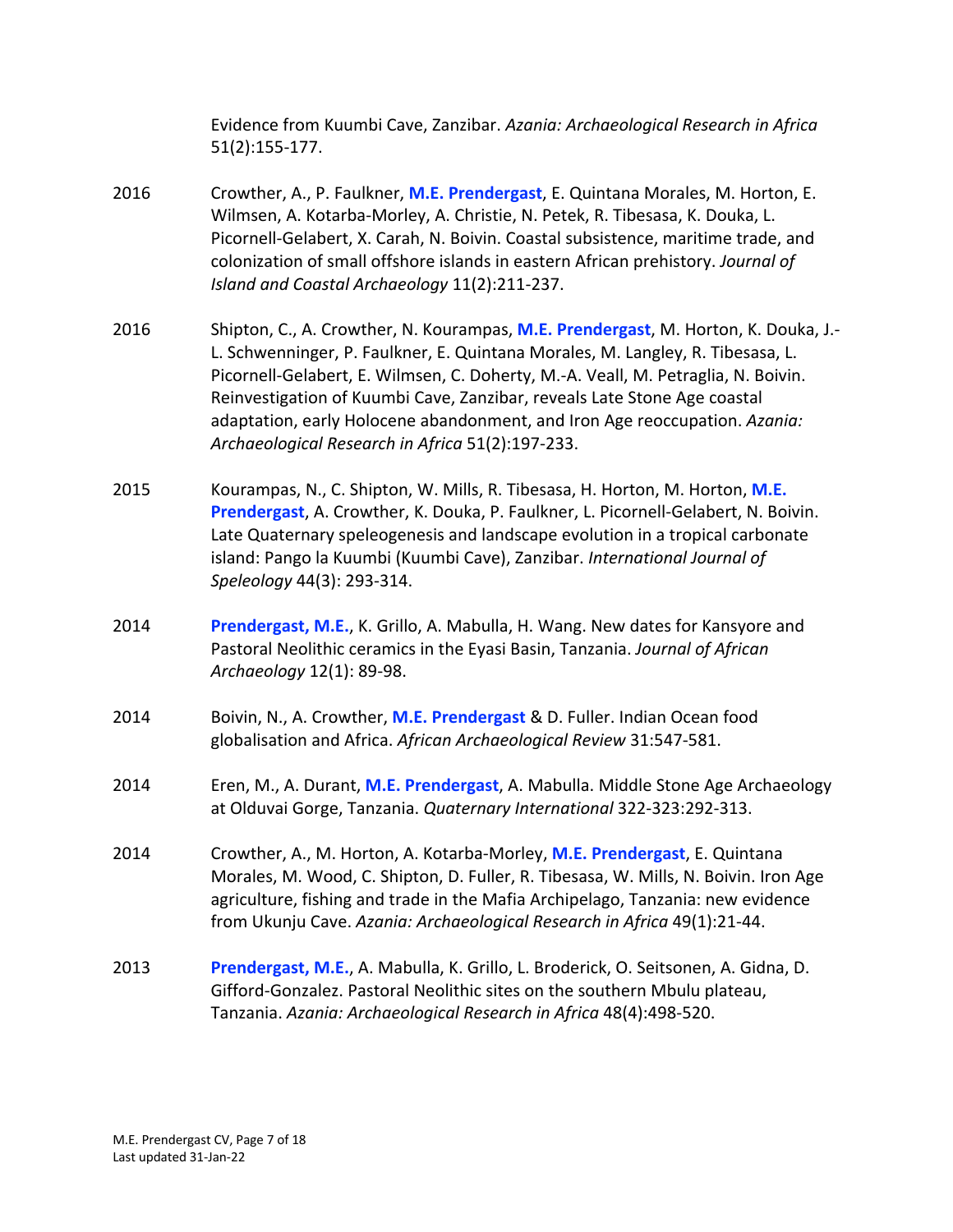| 2011 | Díez-Martín, F., P. Sánchez, M. Domínguez-Rodrigo, M.E. Prendergast. An<br>experimental study of bipolar and freehand knapping of Naibor Soit quartz from<br>Olduvai Gorge (Tanzania). American Antiquity 76(4):690-708.                                                                                                                                              |
|------|-----------------------------------------------------------------------------------------------------------------------------------------------------------------------------------------------------------------------------------------------------------------------------------------------------------------------------------------------------------------------|
| 2010 | Prendergast, M.E. Kansyore fisher-foragers and transitions to food production in<br>East Africa: the view from Wadh Lang'o, Nyanza Province, Kenya. Azania 45(1): 83-<br>111.                                                                                                                                                                                         |
| 2010 | Prendergast, M.E. and P.J. Lane. Middle Holocene Fishing Strategies in East Africa:<br>zooarchaeological analysis of Pundo, a Kansyore shell midden in northern Nyanza<br>(Kenya). International Journal of Osteoarchaeology 20:88-112.                                                                                                                               |
| 2010 | Domínguez-Rodrigo, M., H.T. Bunn, A.Z.P. Mabulla, G.M. Ashley, F. Diez-Martín, D.<br>Barboni, M.E. Prendergast, J. Yravedra, R. Barba, A. Sánchez, E. Baquedano and T.<br>Pickering. New excavations at the FLK Zinjanthropus site and its surrounding<br>landscape and their behavioral implications. Quaternary Research 74:315-332.                                |
| 2009 | Prendergast, M.E. and K. Mutundu. Late Holocene Archaeological Faunas in East<br>Africa: Ethnographic Analogues and Interpretive Challenges. Documenta<br>Archaeobiologiae 7:203-232.                                                                                                                                                                                 |
| 2009 | Prendergast, M.E., J. Yuan and O. Bar-Yosef. Resource Intensification in the Late<br>Upper Paleolithic: a view from Southern China. Journal of Archaeological Science<br>36:1027-1037.                                                                                                                                                                                |
| 2009 | Díez-Martín, F., M. Domínguez-Rodrigo, P. Sánchez, A. Mabulla, A. Tarriño, R.<br>Barba, M.E. Prendergast and L. Luque. The Middle to Later Stone Age<br>Technological Transition in East Africa. New Data from Mumba Rockshelter Bed V<br>(Tanzania) and their implications for the origin of modern human behavior. Journal<br>of African Archaeology 7(2): 147-173. |
| 2008 | Prendergast, M.E. and M. Domínguez-Rodrigo. Taphonomic Analyses of a Hyena<br>Den and a Natural-Death Assemblage near Lake Eyasi (Tanzania). Journal of<br>Taphonomy 6(3-4):301-335.                                                                                                                                                                                  |
| 2007 | Prendergast, M.E., L. Luque, M. Domínguez-Rodrigo, F. Díez Martín, A. Mabulla<br>and R. Barba. New Excavations at Mumba Rockshelter (Tanzania). Journal of<br>African Archaeology 5(2): 163-189.                                                                                                                                                                      |

# **Edited special issue**

 2010 **Prendergast, M.E.**, Editor. Diversity in East African Foraging and Food Producing Communities. Special issue of *Azania* 45(1).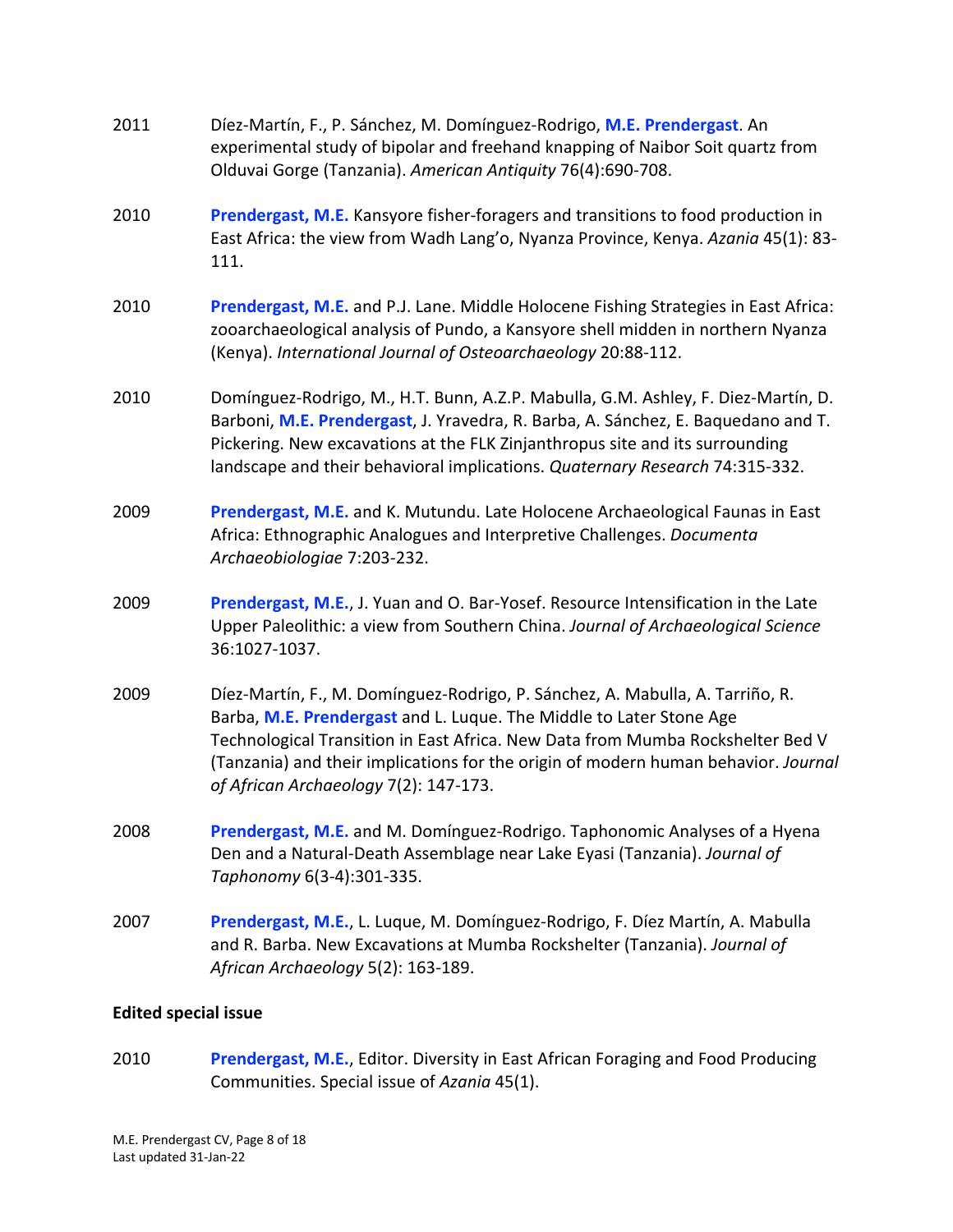# **Peer-reviewed encyclopedia and book chapters**

- In press  *Oxford Research Encyclopedia of African History*. Prendergast, M.E., E.A. Sawchuk, K.A. Sirak. "Genetics and the African Past,"
- In press Population History," *Oxford Research Encyclopedia of Anthropology*. Sirak, K.A., E.A. Sawchuk, M.E. Prendergast. "Ancient Human DNA and African
- 2020 **Prendergast, M.E.** "The History of Eastern African Foragers," In *Oxford Research Encyclopedia of African History*. 10.1093/acrefore/9780190277734.013.405
- 2017 Quintana Morales, E. & **M.E. Prendergast**. "Animals in the Swahili World," In *The Swahili World* (S. Wynne-Jones & A. LaViolette, eds.), pp. 335-350. London: Routledge.
- 2011 eastern Africa," in H. Jousse and J. Lesur, eds., *People and Animals in Holocene Africa: Recent Advances in Archaeozoology*, pp. 43-58. Frankfurt, Africa Magna **Prendergast, M.E.** "Hunters and herders at the periphery: the spread of herding in Verlag.
- 2008 Eren, M. and **M.E. Prendergast**. "Comparing and Synthesizing Lithic Reduction Indices," in *Lithic Technology: Measures of Production, Use and Curation*, edited by W. Andrefsky, pp. 49-85. Cambridge: Cambridge University Press.

### **Book reviews**

- 2012 Review of *Social Anthropology and Human Origins*, by Alan Barnard. *American Anthropologist* 114(4):698-712.
- 2009 Review of *Chasse et Élevage dans la Corne d'Afrique entre le Néolithique et les temps historiques*, by Joséphine Lesur. *Azania* 44(1):151-153.
- 2008 Review of *The Evolution of Modern Humans in Africa: A Comprehensive Guide*, by Pamela Willoughby. *Journal of African Archaeology* 6(2):271-274.

### **Non peer-reviewed publications**

2014  *Cuna de la Humanidad/Cradle of Humanity*, Museo Arqueológico Regional, Alcalá de Henares. (Exhibit catalog) 2014 Eren, M., **M.E. Prendergast** and M. Domínguez-Rodrigo. "Mumba Rockshelter," in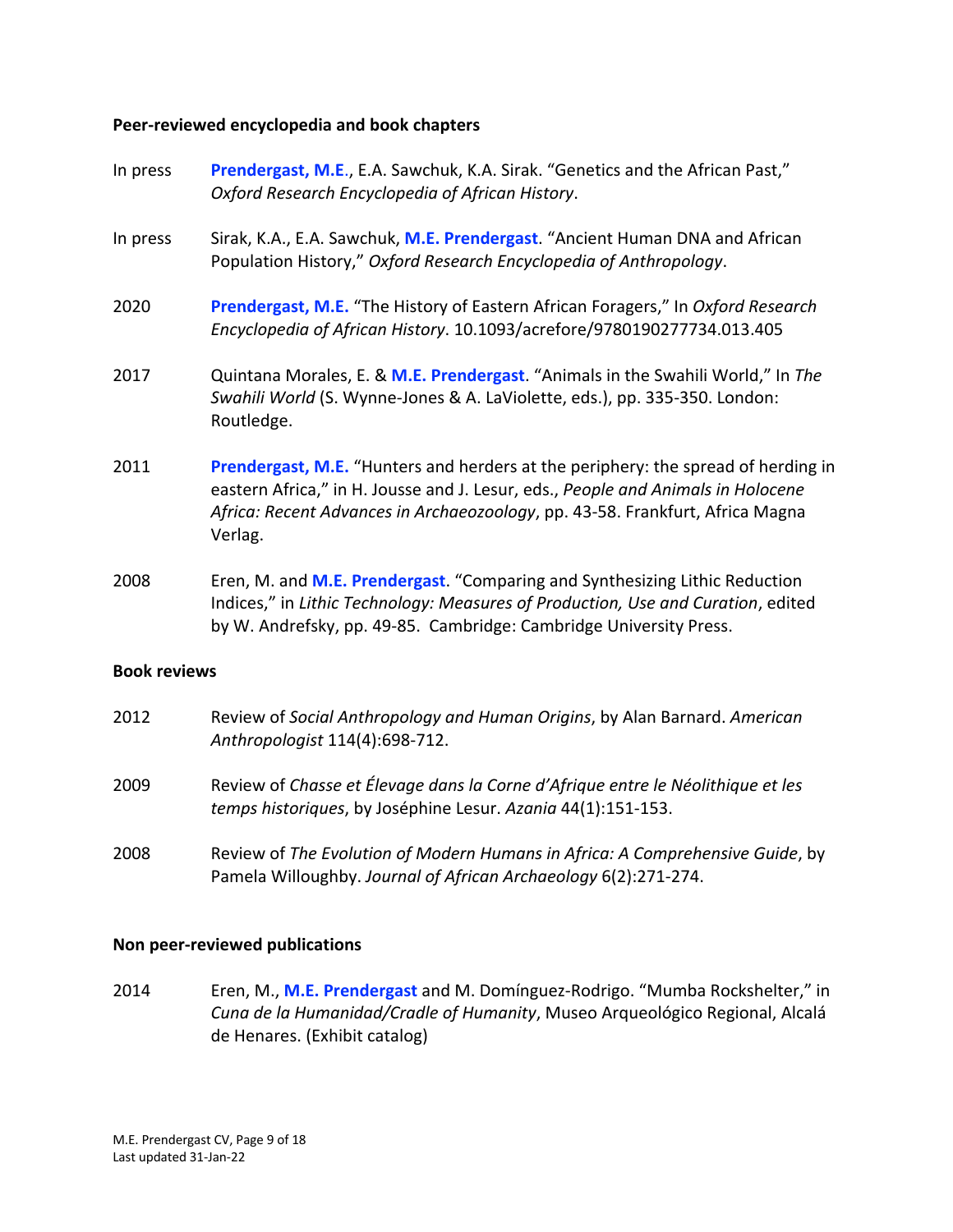- 2011 **Prendergast, M.E**., J. Yuan and O. Bar-Yosef. Resource Intensification in the Late Upper Paleolithic: a view from Southern China. *Hunan kaogu jikan* 9:220-239. (Chinese version of 2009 peer-reviewed paper in *Journal of Archaeological Science*)
- 2009 **Prendergast, M.E.** Forager variability and transitions to food production in secondary settings: Kansyore and Pastoral Neolithic economies. *Azania* 44(2):276- 277. (PhD dissertation abstract)

# **POPULAR WRITING**

- 2020 Sawchuk, E. & **M.E. Prendergast**. "La ciencia que estudia nuestro pasado reescribe nuestro presente cada vez más deprisa" *The Conversation España,* Feb 4. Author's translation of 2019 story. Republished by *Infobae* (Argentina), others. Impact: >40,000 readers
- 2019 than ever before, helping refine the human story." *The Conversation*, Dec 23. Republished by *Sapiens*, *Smithsonian Magazine*, *Discover Magazine, Salon*, others. Impact: >305,000 readers 2019 Sawchuk, E. & **M.E. Prendergast**. "Archaeological discoveries are happening faster
- 2019 **M.E. Prendergast** & E. Sawchuk. "Ancient DNA is revealing the origins of livestock herding in Africa." *The Conversation*, May 30. Republished by *Sapiens*, others. Impact: >22,000 readers
- 2019 Sawchuk, E. & **M.E. Prendergast**. "Ancient DNA is a powerful tool for studying the past – when archaeologists and geneticists work together." *The Conversation*, March 11. Republished by *Undark*, others. Impact: >29,000 readers

# **MEDIA HIGHLIGHTS (SELECTED INTERVIEWS/QUOTES)**

- 2021 2021 Old bones get new life in renovated Rice laboratory. *Rice News*. Sep 27.
- 2020 Genetics steps in to tell the story of human origins. *The Scientist*. Sep 1.
- 2020 **Extinct human species.** Curiosity Daily podcast (starts at 3:50). June 9.
- 2020 Newsday. *BBC World Service* (starts at 43:20). Jan 24.
- 2020 Ancient African genomes offer glimpse into early human history. *Nature.* Jan 23.
- 2020 First ancient genomes from West Africa reveal complexity of human ancestry. *National Geographic.* Jan 22.
- 2020 Africa. *Science*. Jan 22. 2020 DNA from child burials reveals 'profoundly different' human landscape in ancient
- 2020 Children's graves reveal genetic diversity. *Cosmos Magazine*. Jan 22.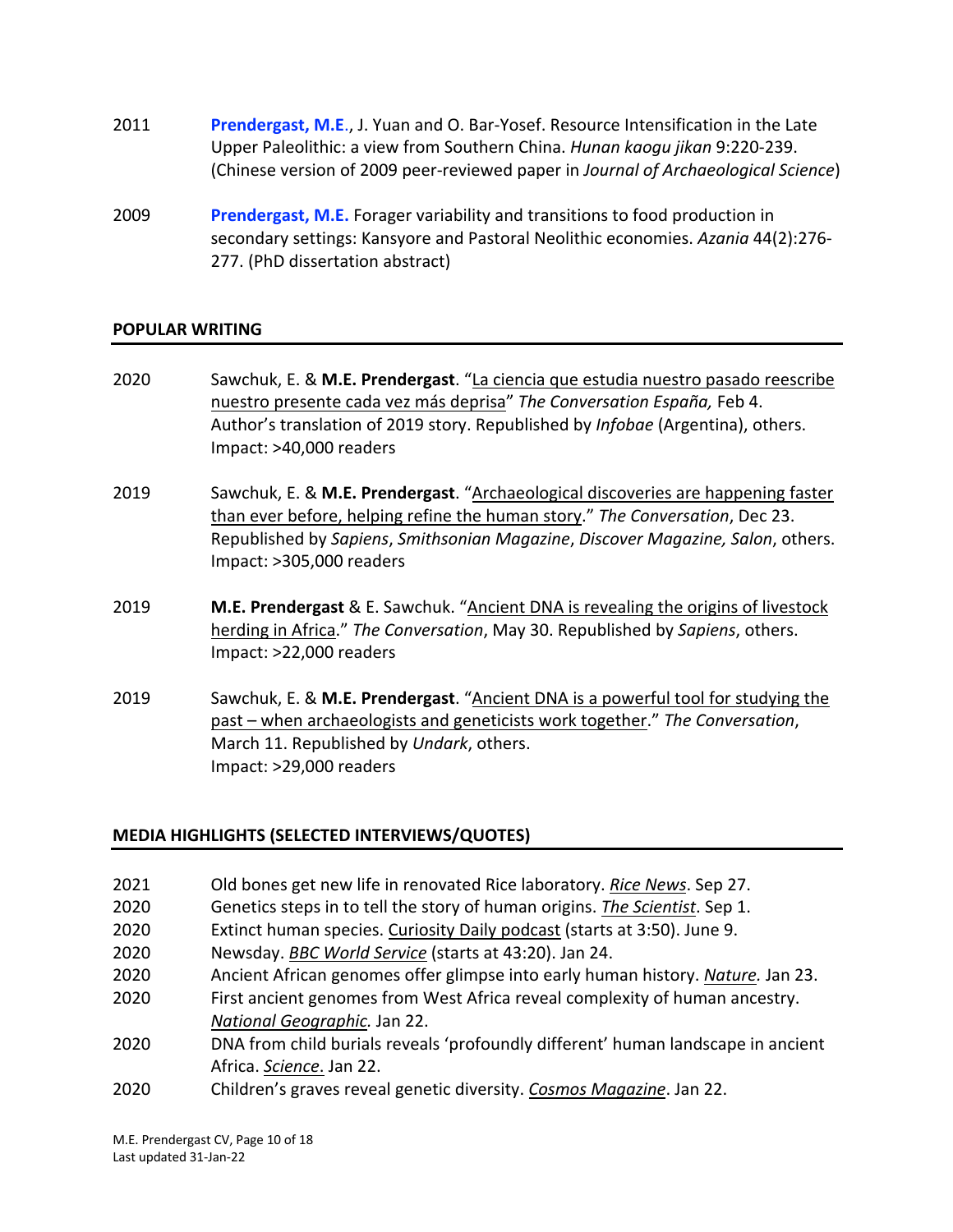| 2020 | Ancient DNA from West Africa Adds to Picture of Humans' Rise. New York Times.        |
|------|--------------------------------------------------------------------------------------|
|      | Jan 21.                                                                              |
| 2020 | What's new in the study of what's old. WORT Radio Madison. Jan 13.                   |
| 2019 | Herding genes in Africa. Archaeology Magazine. Sept/Oct issue.                       |
| 2019 | Live interview in program África hoy. Radio Nacional de España. Sep 16.              |
| 2019 | Live interview in program El sol sale por el oeste. Canal Extremadura Radio. Jun 14. |
| 2019 | Live interview in program Tercer Sector. Capital Radio Madrid. Jun 11.               |
| 2019 | DNA from 41 skeletons hints at first herders in Africa. The Guardian (Tz). Jun 1.    |
| 2019 | Study raises questions about roots of lactose tolerance in Africa. Science, May 30.  |
| 2019 | With Ancient Human DNA, Africa's Deep History Is Coming to Light.                    |
|      | Discover Magazine. Feb 8.                                                            |
| 2017 | Quick Study: Mary Prendergast. Profile in Radcliffe Magazine. Summer issue.          |
| 2014 | El Neolítico en el Este de África. Radio 3 España (Canal UNED).                      |
| 2013 | Jornadas de prehistoria Africana. TVE 2 Noticias.                                    |

# **INVITED LECTURES AND WORKSHOPS**

| 2021 | Invited guest lectures (virtual) at: Texas State University San Marcos (Nov 19),     |
|------|--------------------------------------------------------------------------------------|
|      | University of Connecticut (Nov10), University of Florida (Sep 28), University of     |
|      | Tennessee (Apr 21), University of California Santa Cruz (Mar 11)                     |
| 2021 | Invited panelist, Globinar: Archaeological Science in Africa & the Diaspora. Apr 23. |
| 2020 | 'Herders on the move in Africa,' Guest lecture, Purdue University (virtual), Oct 22. |
| 2020 | 'Herders and homes on the range: studying ancient African pastoralism with eyes      |
|      | on the present,' Invited lecture to National Geographic Society (virtual), May 19    |
| 2020 | Invited workshop participant, 'Reflexive Bioarchaeology/Archaeo-Gen-Ethics,' Max     |
|      | Planck Institute for the Science of Human History (virtual), May 19.                 |
| 2020 | 'African pastoralism in the archaeological record,' Guest lecture, University of     |
|      | Puget Sound (virtual), April 21.                                                     |
| 2019 | Invited participant, 'From Homer to History,' Max-Planck-Harvard Research Center     |
|      | for the Archaeoscience of the Ancient Mediterranean, Cambridge MA, Nov 1-2.          |
| 2019 | 'Representing Past Lives,' SLU Gender Studies invited lecture, Madrid, Oct 1.        |
| 2019 | 'The Ancient DNA Revolution in Africa,' Magis Society Lecture, St. Louis, Sep 24.    |
| 2019 | 'Rethinking mobile pastoralism in eastern Africa,' Yale University, Feb 21.          |
| 2017 | Ancient DNA and African Archaeology, National Museums of Kenya, Aug 20.              |
| 2017 | Hallam L. Movius Jr. Annual Lecture, invited discussant, Harvard University, Apr 11. |
| 2017 | 'Pastoralism on the periphery,' Harvard University, May 3.                           |
| 2017 | 'Pastoralism on the periphery,' Washington University in St. Louis, Apr 14.          |
| 2016 | 'New excavations at Luxmanda, Tanzania' Stony Brook University, Dec 16.              |
| 2016 | 'Pastoralism and Land Cover in Ancient East Africa,' Invited presenter and           |
|      | discussant, LandCover 6K workshop, Toulouse, Jun 25.                                 |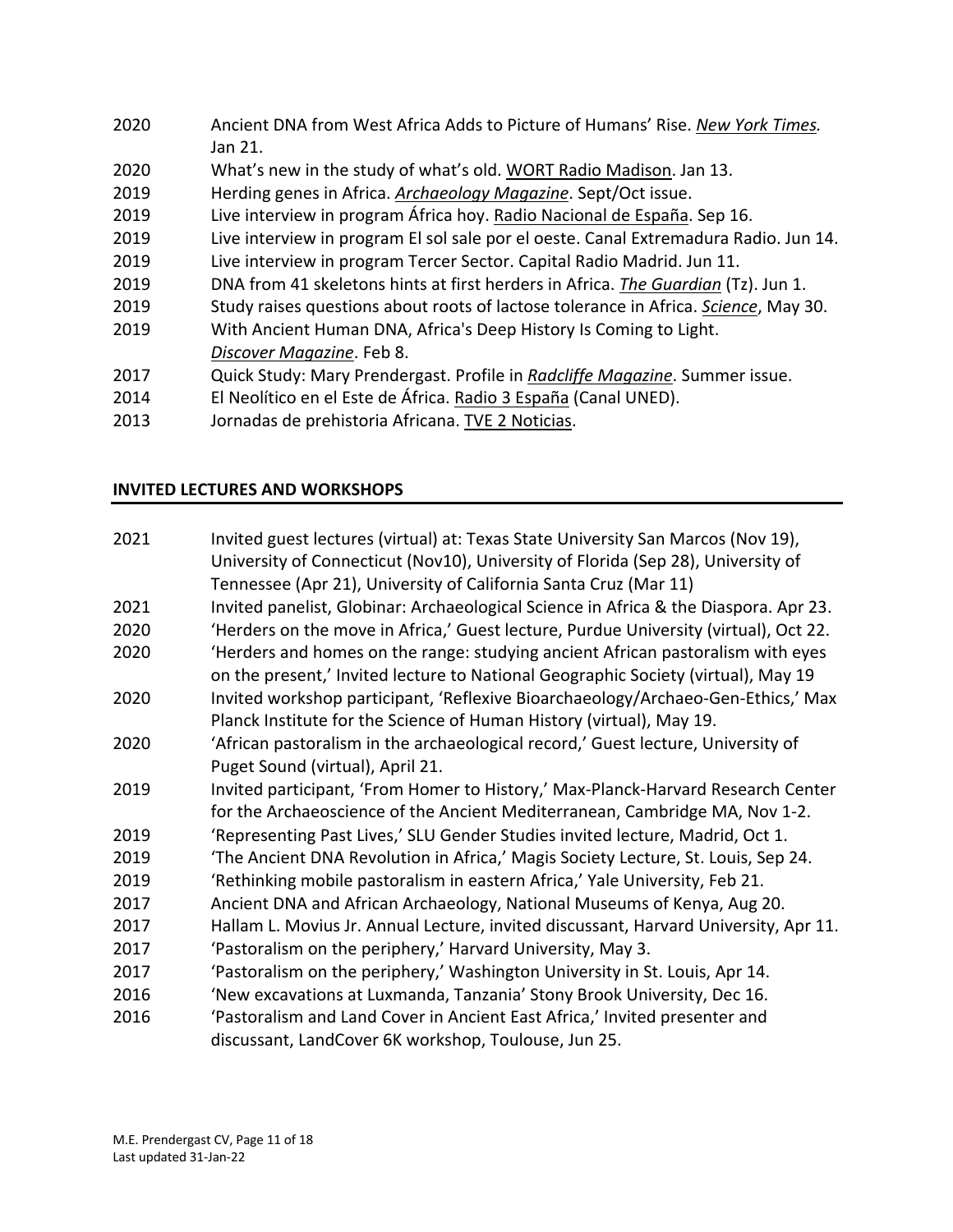# **ORGANIZED WORKSHOPS AND SYMPOSIA**

| 2022 | "DNAirobi." Conference at National Museums of Kenya (Nairobi). Dates TBA.<br>Co-organizer with E. Sawchuk, K. Sirak, D. Reich, F.K. Manthi, C. Ogola, E. Ndiema.            |
|------|-----------------------------------------------------------------------------------------------------------------------------------------------------------------------------|
| 2020 | "Ethics in Ancient DNA Research." Virtual workshop with ~70 participants globally.<br>Nov 4-5. Co-organizer with K. Sirak, J. Sedig, D. Reich, P. Stockhammer.              |
| 2020 | "#DNAirobiStaysHome." Virtual workshop with $\sim$ 60 participants globally. Nov 11.<br>Co-organizer with E. Sawchuk, K. Sirak, F.K. Manthi, C. Ogola, E. Ndiema, D. Reich. |
| 2016 | "Biological Exchange in the Anthropocene." Society for American Archaeology<br>Annual Meeting, Orlandso, FL, Apr 9. Co-chair with N. Boivin.                                |
| 2008 | "The Diversity of Foraging and Food-Producing Communities in Holocene East<br>Africa," Society of Africanist Archaeologists Biennial Conference, Frankfurt, Sep 11.         |

# **CONFERENCE PAPERS**

| 2021 | Sawchuk, E., M. Lipson, J. Thompson, D. Reich, M.E. Prendergast. 'Ancient DNA<br>reveals complex population structure among Late Pleistocene and Holocene<br>African foragers.' Canadian Association for Physical Anthropology, virtual, Oct 29.                                    |
|------|-------------------------------------------------------------------------------------------------------------------------------------------------------------------------------------------------------------------------------------------------------------------------------------|
| 2021 | Janzen, A., M.E. Prendergast, K. Grillo, J. Krigbaum. 'Donkey mobility in the<br>Pastoral Neolithic: new isotopic results from Luxmanda.' Society of Africanist<br>Archaeologists, virtual, Sep 15.                                                                                 |
| 2021 | Chritz, K., S. Blumenthal, T. Cerling, S. Goldstein, K. Grillo, A. Janzen, P. Kiura, E.<br>Ndiema, M.E. Prendergast, E. Sawchuk, E. Hildebrand. 'Complicated human<br>dietary dynamics throughout the Holocene in Kenya.' Society of Africanist<br>Archaeologists, virtual, Sep 27. |
| 2020 | Sawchuk, E., M.E. Prendergast. 'Confronting New Mysteries and Old Problems:<br>Ancient DNA and Legacy Skeletal Collections.' Canadian Association for Physical<br>Anthropology, virtual, Nov 6.                                                                                     |
| 2019 | Prendergast, M.E., E. Sawchuk, M. Lipson, C. Ogola, E. Ndiema, F.K. Manthi, D.<br>Reich. 'Ancient DNA reveals a multi-step spread of food production into eastern<br>Africa.' East African Association for Palaeoanthropology and Palaeontology,<br>Nairobi, Aug 1-4.               |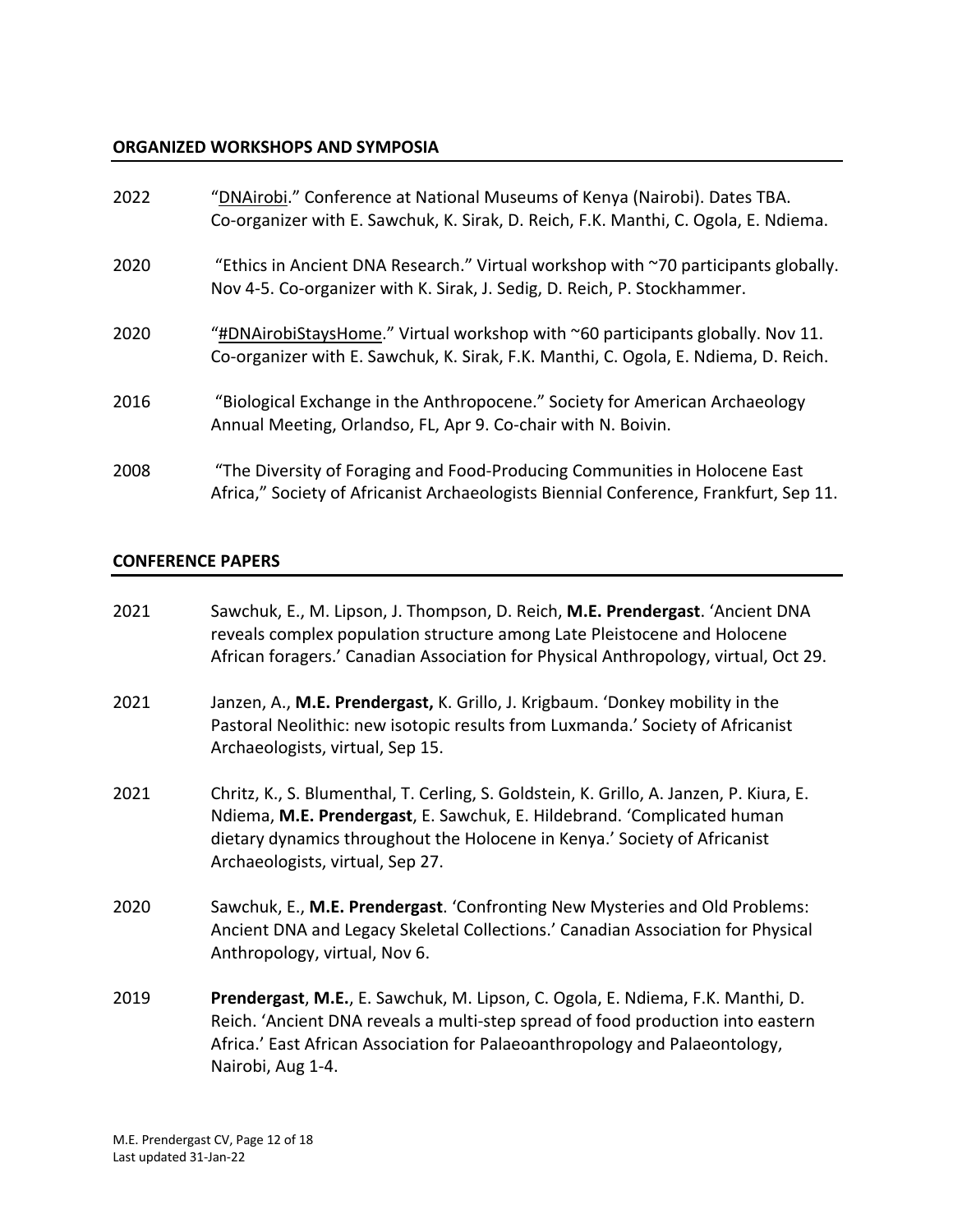- 2019 Chritz, K., T. Cerling, S. Goldstein, A. Janzen, P. Kiura, E. Ndiema, **M.E. Prendergast**, E. Sawchuk, E. Hildebrand. 'Human-environment interactions throughout the Holocene in Kenya.' East African Association for Palaeoanthropology and Palaeontology, Nairobi, Aug 1-4.
- 2019 communication: challenges of ancient DNA research in Africa.' Peopling History of Africa: A Multidisciplinary Perspective, University of Geneva, Geneva, Jun 6-7. Prendergast, M.E., E. Sawchuk. 'From sampling to interpretation to
- 2019 Communalities of Pastoralist Life: Perspectives on Household Organization at the Pastoral Neolithic Site of Luxmanda, Tanzania.' Society for American Archaeology, 2019 Grillo, K., **M.E. Prendergast**, A. Gidna, A.Z.P. Mabulla, D. Contreras. 'The Albuquerque, Apr 10-14.
- 2019 Sawchuk, E., **M.E. Prendergast**. 'How to choose samples for aDNA: bioarchaeological best practices for sampling human remains.' Society for American Archaeology, Albuquerque, Apr 10-14.
- 2019 Lipson, M., **M.E. Prendergast**, I. Ribot, C. Lalueza-Foz, D. Reich. 'Ancient Human DNA from Shum Laka (Cameroon) in the Context of African Population History.' Society for American Archaeology, Albuquerque, Apr 10-14.
- 2019 Janzen, A. **M.E. Prendergast**, K. Grillo. 'Early herding practices in Tanzania revealed through strontium isotope analysis.' Society for American Archaeology, Albuquerque, Apr 10-14.
- 2019 **Prendergast**, **M.E.**, E. Sawchuk. 'Beyond 'Boots on the Ground:' Moving Towards Ethical Analysis and Publication.' State of the Field 2019: The Ancient DNA Revolution in Archaeology, Joukowsky Institute for Archaeology and the Ancient World at Brown University, Providence, Feb 22-23.
- 2018 **Prendergast, M.E**., K. Grillo, D. Contreras, A. Gidna, S. Goldstein, A. Mabulla, M. Storozum. 'Pastoralism and land use in the Tanzanian Rift Valley and highlands: current and prospective research.' European Association of Archaeologists, Barcelona, Sep 6.
- 2018 'revolution': archaeologist perspectives on ethics, history, and the need for best practices.' Society of Africanist Archaeologists, Toronto, Jun 20. **Prendergast, M.E.**, E. Sawchuk. 'Boots on the ground in Africa's ancient DNA
- 2018 Janzen, A., **M.E. Prendergast**, K. Grillo. 'Early pastoralists in Tanzania: mobility and the seasonal round.' Society for American Archaeology, Washington DC, Apr 14.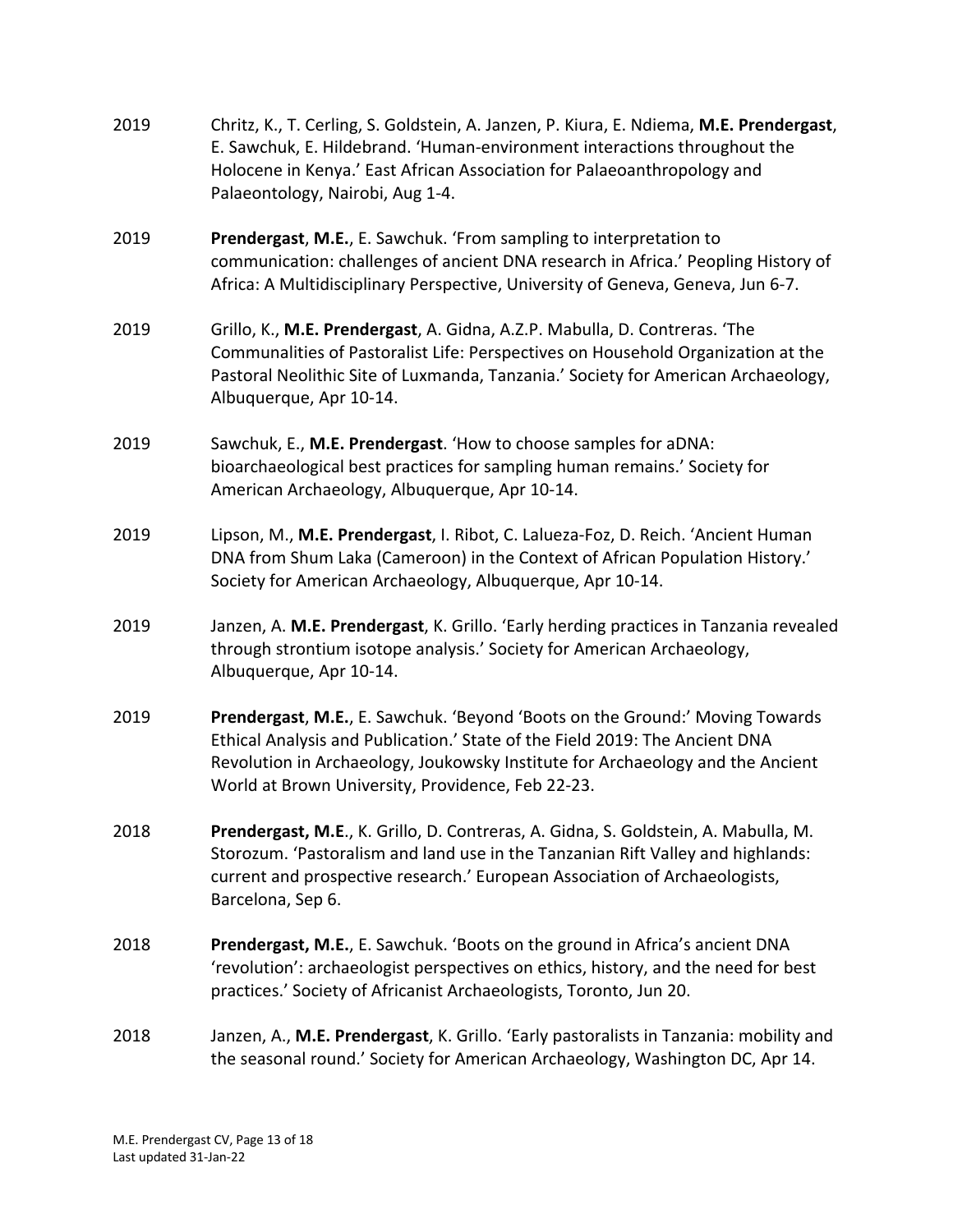- 2017 Skoglund, P., A. Mittnik, K. Sirak, M. Hajdinjak, N. Rohland, S. Mallick, T. Salie, A. Heinze, M. Meyer, A. Peltzer, M. Ferry, E. Harvey, M. Michel, K. Stewardson, J. Cerezo-Roman, C. Chiumia, A. Crowther, E. Gomani-Chindebvu, R. Helm, M. Horton, A. Morris, J. Parkington, **M.E. Prendergast**, R. Ramesar, C. Shipton, J. Thompson, R. Tibesasa, V. Hayes, S. Päabo, N. Patterson, N. Boivin, R. Pinhasi, J. Krause, D. Reich. 'Reconstructing prehistoric African population structure and adaptation.' Society of Molecular Biology and Evolution, Austin, Jul 3.
- 2017 Skoglund, P., J. Thompson, **M.E. Prendergast**, A. Mittnik, K. Sirak, M. Hajdinjak, T. Salie, N. Rohland, S. Mallick, A. Peltzer, A. Heinze, I. Olade, M. Ferry, E. Harvey, M. Michel, K. Stewardson, J. Cerezo-Roman, C. Chiumia, A. Crowther, E. Gomani- Chindebvu, A. Gidna, K. Grillo, I. Taleni Helnius, G. Hellenthal, R. Helm, M. Horton, S. López, A. Mabulla, J. Parkington, C. Shipton, M. Thomas, R. Tibesasa, M. Welling, V. Hayes, D. Kennett, R. Ramesar, M. Meyer, S. Päabo, N. Patterson, A. Morris, N. Boivin, R. Pinhasi, J. Krause, D. Reich. 'Reconstructing prehistoric African population structure and adaptation.' Wellcome Center Meeting: Human Evolution: Fossils, Ancient and Modern Genomes, Cambridge, Nov 20-22.
- 2017 Beyin, A., **M.E. Prendergast**, K. Grillo, H. Wang. 'Terminal Pleistocene and Early Holocene Settlements in West Turkana (Northern Kenya): New Radiocarbon Dates.' Society for American Archaeology, Vancouver, Mar 31.
- 2017 and Ecological Transformation in Prehistoric Eastern Africa.' Society for American Archaeology, Vancouver, Mar 31. 2017 Boivin, N., **M.E. Prendergast**, J. Swift, C. Shipton, A. Crowther. 'Island Colonization
- 2016 **Prendergast, M.E.**, M. Buckley, K. Grillo, A. Gidna, G. Zahradka, A. Mabulla. 'Herd composition at a Pastoral Neolithic site: zooarchaeological and ZooMS insights.' Society of Africanist Archaeologists, Toulouse, Jun 26-Jul 2.
- 2016 Grillo, K., **M.E. Prendergast**, D. Contreras, T. Fitton, A. Gidna, S. Goldstein, M. Knisley, A. Mabulla. 'New Excavations at the Pastoral Neolithic site of Luxmanda.' Society of Africanist Archaeologists, Toulouse, Jun 26-Jul 2.
- 2016 Shipton, C., A. Crowther, N. Kourampas, R. Helm, **M.E. Prendergast**, N. Boivin. 'Clues to prehistoric climate, the changing coast, and cultural transformations from East African cave sites' Society of Africanist Archaeologists, Toulouse, Jun 26-Jul 2.
- 2016 **Prendergast, M.E.**, M. Buckley, H. Eager, A. Crowther, N. Boivin. 'Biological exchange in the Swahili world: archaeofaunal and biomolecular evidence.' Society for American Archaeology, Orlando, Apr 9.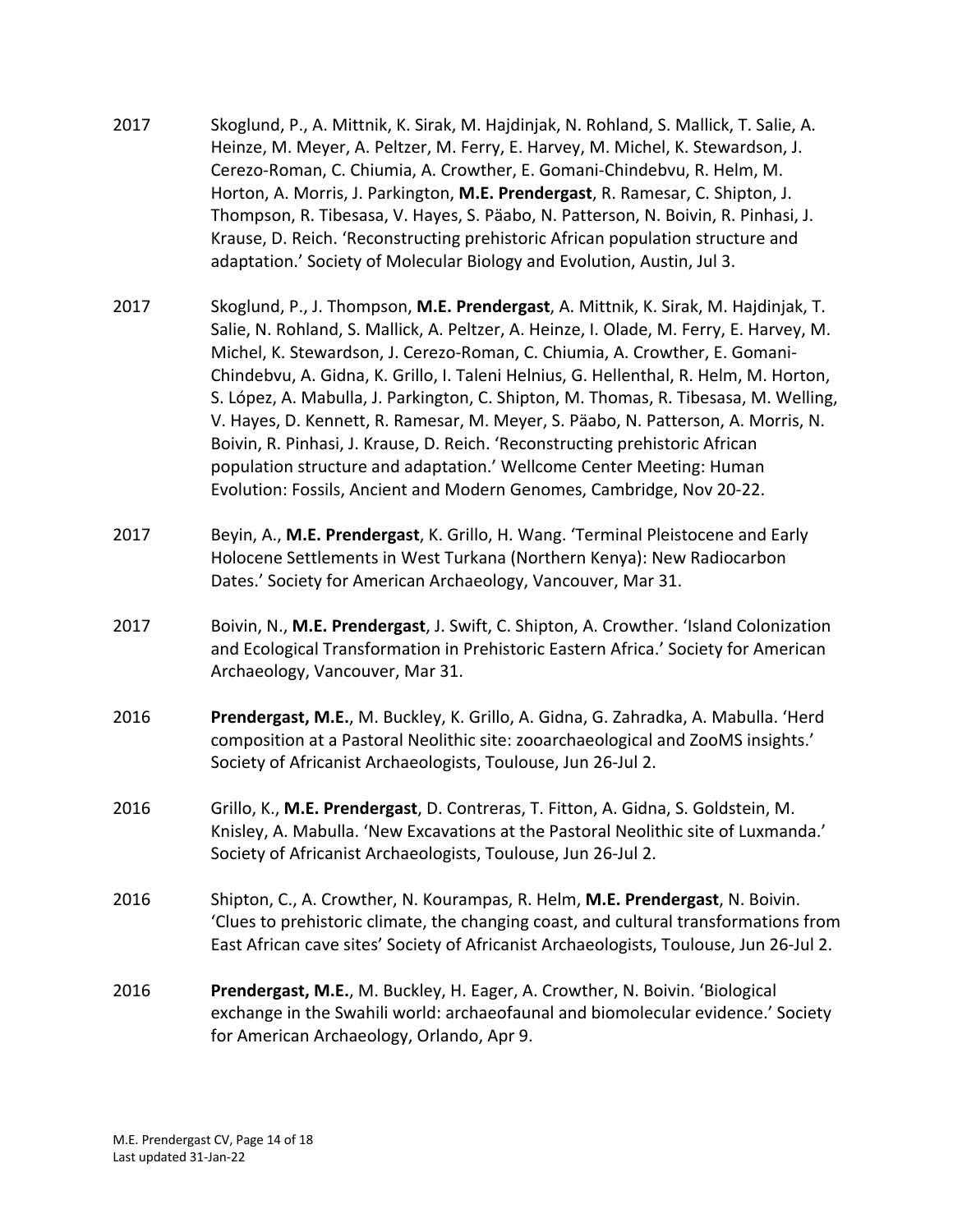- 2015 **Prendergast, M.E.**, A. Beyin. 'Early Holocene Fisher-Foragers in the Turkana Basin, Kenya.' Jornadas de Prehistoria Africana, Centro Nacional de Investigación sobre la Evolución Humana (CENIEH), Burgos, Apr 15-16.
- 2015 **Prendergast, M.E.**, C. Shipton, R. Tibesasa, N. Kourampas, A. Crowther, N. Boivin. 'The Coastal Neolithic Revisited: New Data from Kuumbi Cave, Zanzibar.' Jornadas de Prehistoria Africana, Centro Nacional de Investigación sobre la Evolución Humana (CENIEH), Burgos, Apr 15-16.
- 2015 Faulkner, P., A. Crowther, **M.E. Prendergast**, M. Horton, N. Boivin. 'Maritime adaptations and Indian Ocean trade in East Africa: The role of small offshore islands.' Society for American Archaeology, San Francisco, Apr 15-19.
- 2014 **Prendergast, M.E.**, E. Quintana Morales, A. Crowther, N. Boivin, R. Helm, M. Horton. 'Faunal Proxies for Long-Distance Trade? Reevaluating the Swahili Coast Zooarchaeological Record.' Society of Africanist Archaeologists, Johannesburg, Jul 14-18.
- 2014 Quintana Morales, E., **M.E. Prendergast**. 'Fishers-Foragers-Traders: Early subsistence practices on the eastern African coast.' International Council for Archaeozoology, San Rafael de Mendoza, Sep 23-27.
- 2014 Petraglia, M., A. Crowther, C. Shipton, N. Kourampas, **M.E. Prendergast**, T. White, P. Faulkner, P. Roberts, D. Fuller, R. Jennings, N. Boivin. Sealinks Project in East Africa: Environmental and Archaeological Datasets. ACACIA Workshop, London.
- 2013 **Prendergast, M.E.**, E. Quintana Morales, A. Crowther, M. Horton, R. Helm, N. Boivin. 'The tales bones tell: reevaluating the animal evidence for long-distance contact.' Proto-Globalisation in the Indian Ocean World, Oxford, Nov 7-10.
- 2013 Ottoni, C., W. Van Neer, N. Boivin, **M.E. Prendergast**, T. Grange, E.-M. Geigl. 'Ancient DNA from cats hints to early trade in the Indian Ocean world.' Proto-Globalisation in the Indian Ocean World, Oxford, Nov 7-10.
- 2013 **Prendergast, M.E.**, A. Mabulla. 'Frontier archaeology: explorations at the southern edge of eastern African pastoralism.' Jornadas de Prehistoria Africana, Madrid, Mar 6-7.
- 2012 **Prendergast, M.E.**, O. Seitsonen, A. Mabulla. 'Obsidian movement and herder mobility in eastern Africa.' Society of Africanist Archaeologists, Toronto, Jun 20-23.
- 2010 **Prendergast, M.E.** 'Hunters and herders at the periphery: the spread of pastoralism in East Africa.' International Council for Archaeozoology, Paris, Aug 24.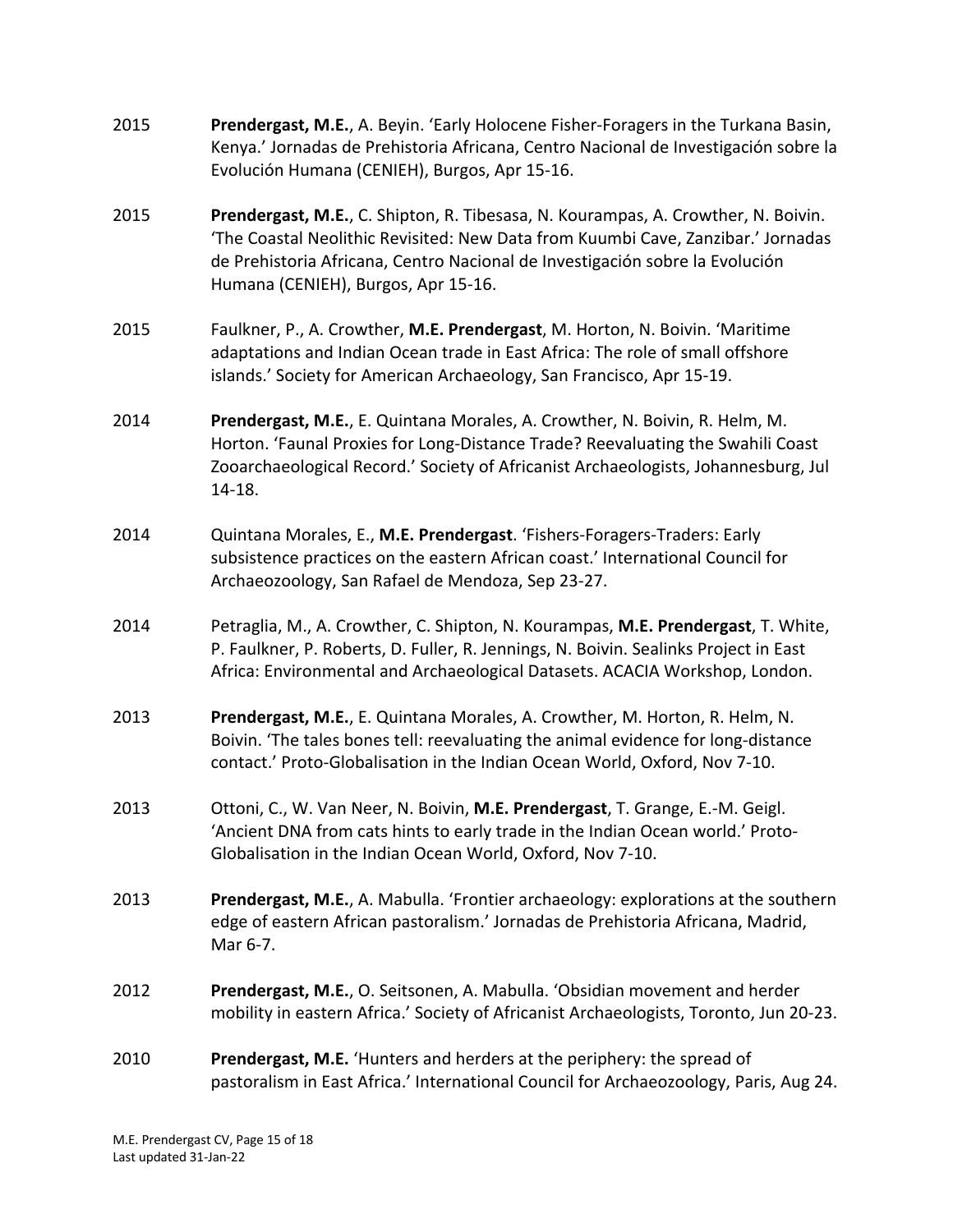- 2008 **Prendergast, M.E.** 'Forager variation and transitions to food production in secondary settings: a view from Lake Victoria.' Society of Africanist Archaeologists, Frankfurt, Sep 8-11.
- 2007 **Prendergast, M.E.**, A. Mabulla. 'Holocene Foragers and Food Producers: Recent Archaeological Research Near Lake Eyasi (Tanzania).' African Archaeology Research Day, Oxford, Nov 24.
- 2006 **Prendergast, M.E.** 'Complex fisher-foragers on the eve of food production: the Kansyore of Kenya and Tanzania.' Society for American Archaeology, San Juan, Apr 26-29.
- and Archaeological Stone Tool Assemblages.' Society for American Archaeology, San Juan, Apr 26-29. Winner of the Student Paper Award. 2006 Eren, M., **M.E. Prendergast**. 'A Comparison of Reduction Indices on Experimental

# **AWARDS AND HONORS**

| 2020 | Scholarly Works Honorable Mention, Saint Louis University Research Institute   |
|------|--------------------------------------------------------------------------------|
| 2006 | Student Paper Award, Society for American Archaeology Annual Meeting           |
| 2005 | Certificate of Distinction in Teaching, Derek Bok Center for Teaching, Harvard |
| 2004 | Certificate of Distinction in Teaching, Derek Bok Center for Teaching, Harvard |

# **EDITORIAL AND REVIEW ACTIVITY**

| 2021-    | Editorial Advisory Board member, Azania: Archaeological Research in Africa |
|----------|----------------------------------------------------------------------------|
| $2020 -$ | Editorial Board member, Journal of Archaeological Science                  |
| 2017-18  | Panelist, Wenner-Gren Foundation                                           |

 Grant proposal reviewer: National Science Foundation (USA), Social Sciences and Humanities Research Council (Canada), Leakey Foundation, National Research Foundation (South Africa)

 *Archaeological Research in Africa*, *International Journal of Osteoarchaeology, Journal of African Archaeology, Journal of Archaeological Science, Journal of Taphonomy, Nature Scientific Reports, Science Advances, Quaternary International, Utafiti Journal of African Perspectives*  Journal peer reviewer: *African Archaeological Review*, *Asian Perspectives*, *Azania:*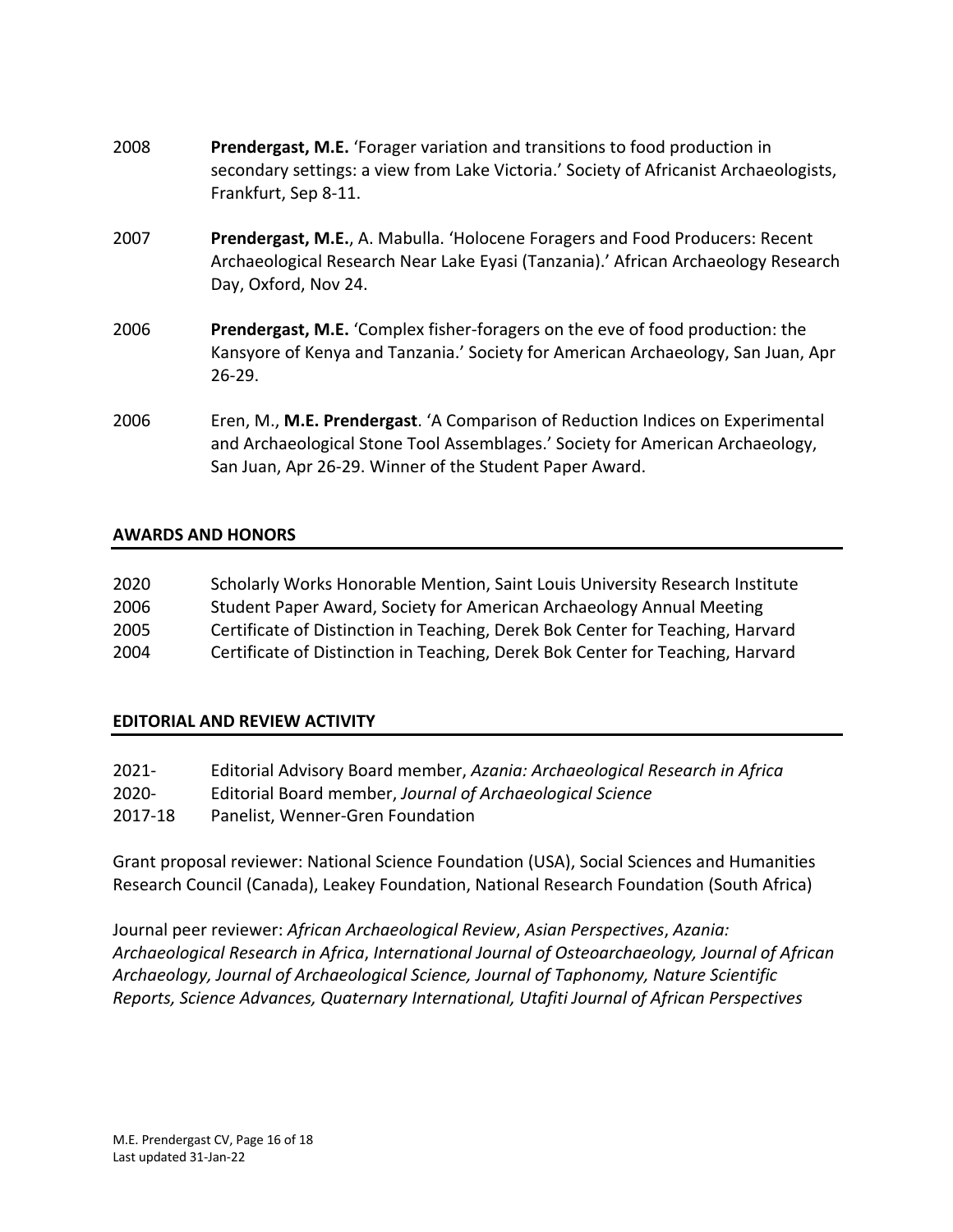### **RESEARCH EXPERIENCE**

### **Ongoing projects**

- 2012- Research on the Archaeology of Pastoralism in Tanzania (RAPT) Field project in collaboration with National Museum of Tanzania Co-PI with K. Grillo, A. Gidna, A. Mabulla
- 2016- Archaeological and Genetic Approaches to Ancient African Population Structure Museum- and lab-based project in collaboration with Harvard Medical School, National Museum of Kenya, National Museum of Tanzania, Livingstone Museum Co-PI with D. Reich

# **Specialist analysis (zooarchaeology)**

| 2016-18 | Songo Mnara Project, Tanzania (PIs: J. Fleisher, S. Wynne-Jones)       |
|---------|------------------------------------------------------------------------|
| 2012-16 | Sealinks Project, Kenya, Tanzania, Comoros, Madagascar (PI: N. Boivin) |
| 2014    | Kalokol sites, Later Prehistory of West Turkana, Kenya (PI: A. Beyin)  |
| 2013    | Olduvai Gorge Middle Stone Age Project, Tanzania (PI: M. Eren)         |
| 2005-07 | Wadh Lang'o, Kenya (PIs: I. Onjala, F. Odede)                          |
| 2005-07 | Pundo, Kenya (PI: P. Lane)                                             |
| 2005-07 | Yuchanyan Cave, China (PIs: J. Yuan, O. Bar-Yosef)                     |

### **Additional fieldwork experience**

| 2005-07 | Lake Eyasi Basin, Tanzania. Co-PI with A. Mabulla, M. Domínguez-Rodrigo          |
|---------|----------------------------------------------------------------------------------|
| 2006-07 | Olduvai Gorge TOPPP project, Tanzania (PIs: M. Domínguez-Rodrigo, A. Mabulla)    |
| 2004    | Hohle Fels, Germany (PI: N. Conard)                                              |
| 2004    | Pierce Farm at Harvard Forest, USA (Field school taught by N. Tuross)            |
| 2003    | Dzudzuana, Republic of Georgia (PIs: O. Bar-Yosef, T. Meshveliani)               |
| 2003    | Pincevent & Etiolles, France (Field directors: P. Bodu, M. Julien, M. Olive)     |
| 1999    | Kourion-Amathus Gate Cemetery Field School, Cyprus (PI: D. Parks)                |
| 1998    | Brown University Southern Temple Excavations at Petra, Jordan (PI: M. Joukowsky) |

### **TEACHING**

| 2021- | Associate Professor of Anthropology, Rice University |
|-------|------------------------------------------------------|

- 2010-20 Professor of Anthropology, Saint Louis University in Madrid
- 2015 Co-director, University of Wisconsin La Crosse field school, Tanzania
- 2015 Instructor, Suffolk University in Madrid
- 2014 Instructor, New York University in Madrid